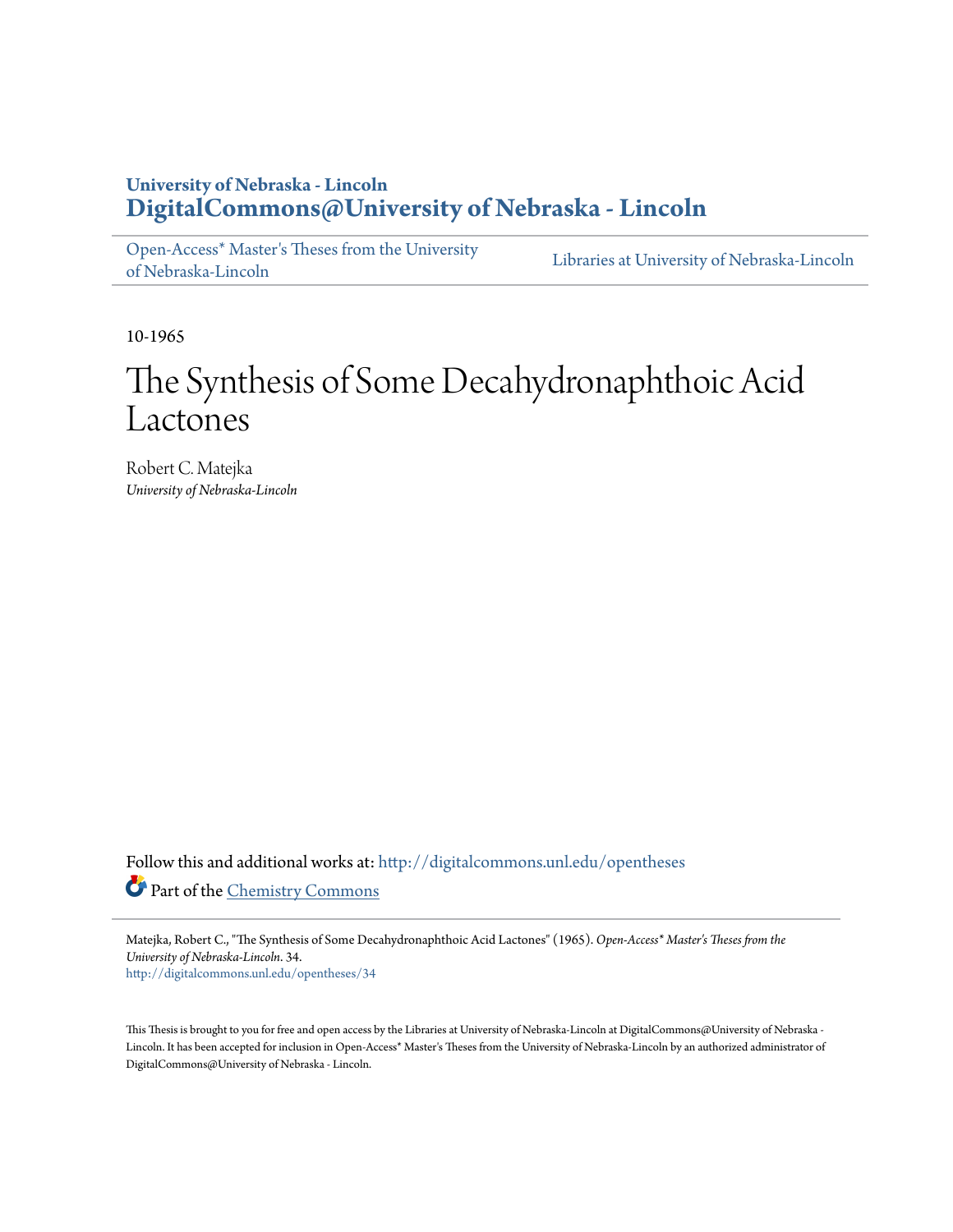#### UNIVERSITY OF NEBRASKA LIBRARIES

#### MANUSCRIPT THESIS

Permission to use this thesis has been given by the author or department under whose direction it is written.

Approved by author

Approved by department \_

It is expected that proper credit will be given for any quotations taken from this work. Extensive copying or publication of the thesis in whole or in part requires the written consent of the author or department.

This thesis has been used by the following persons, whose signatures attest their acceptance of the above restrictions.

A library which borrows this thesis for use by its patrons is expected to secure the signature of each user.

| ---------- |         | --------- |
|------------|---------|-----------|
|            |         |           |
|            |         | חיו מר    |
| NAME AND   | ADDRESS |           |
|            |         |           |
|            |         |           |
|            |         |           |

,.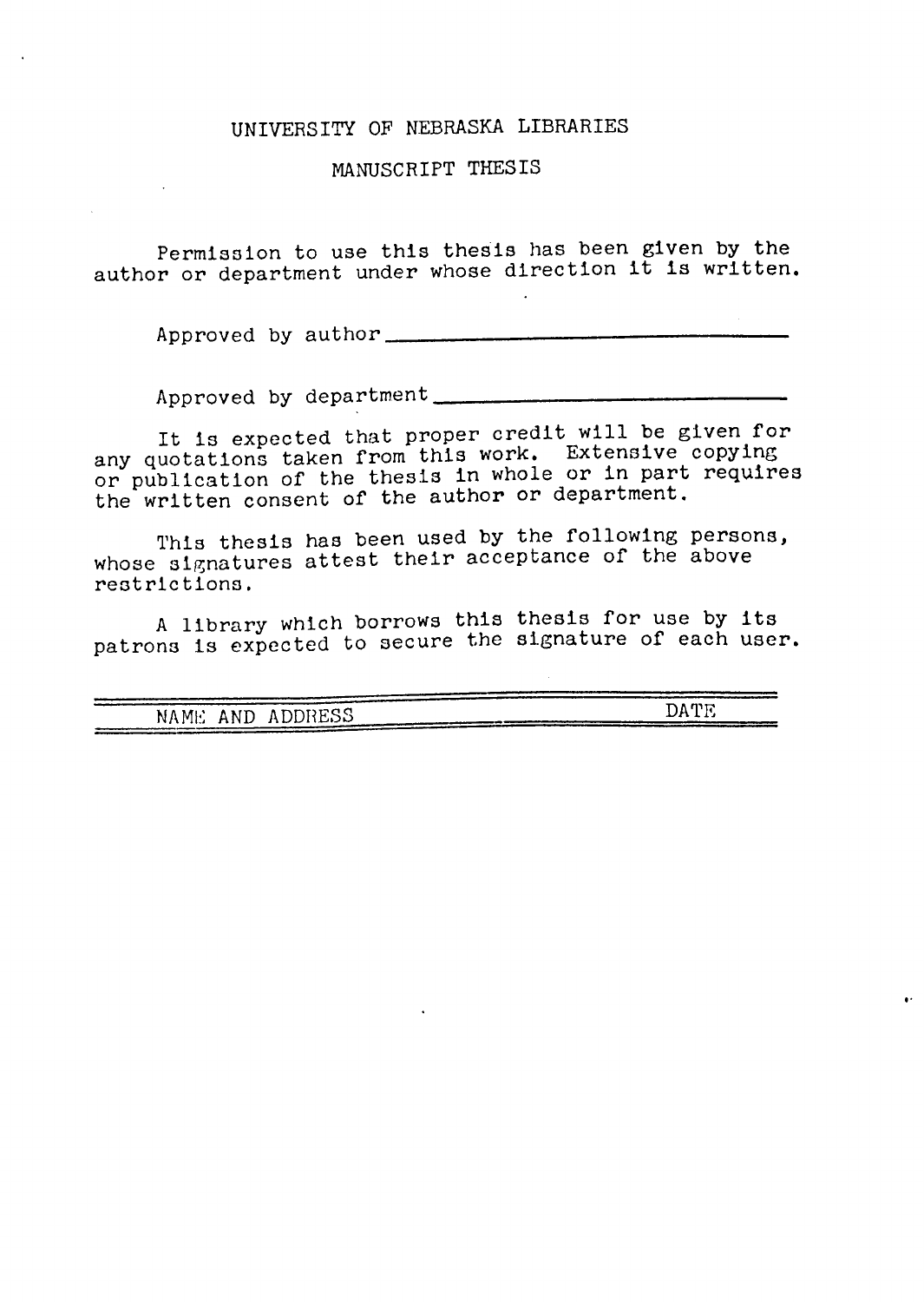#### The Synthesis of Some Decshydronaphthoic Acid Lactones

by

#### Robert C. Matejka

#### A THESIS

Presented to the Faculty of The Graduate College of the University of Nebraska In Partial Fulfillment of Requirements For the Dagree of Master of Soience Department of Chemistry

Under the Supervision of Dr. D. M. S. Wheeler

Lincoln, Nebraska October, 1965

 $\bullet^{\pm}$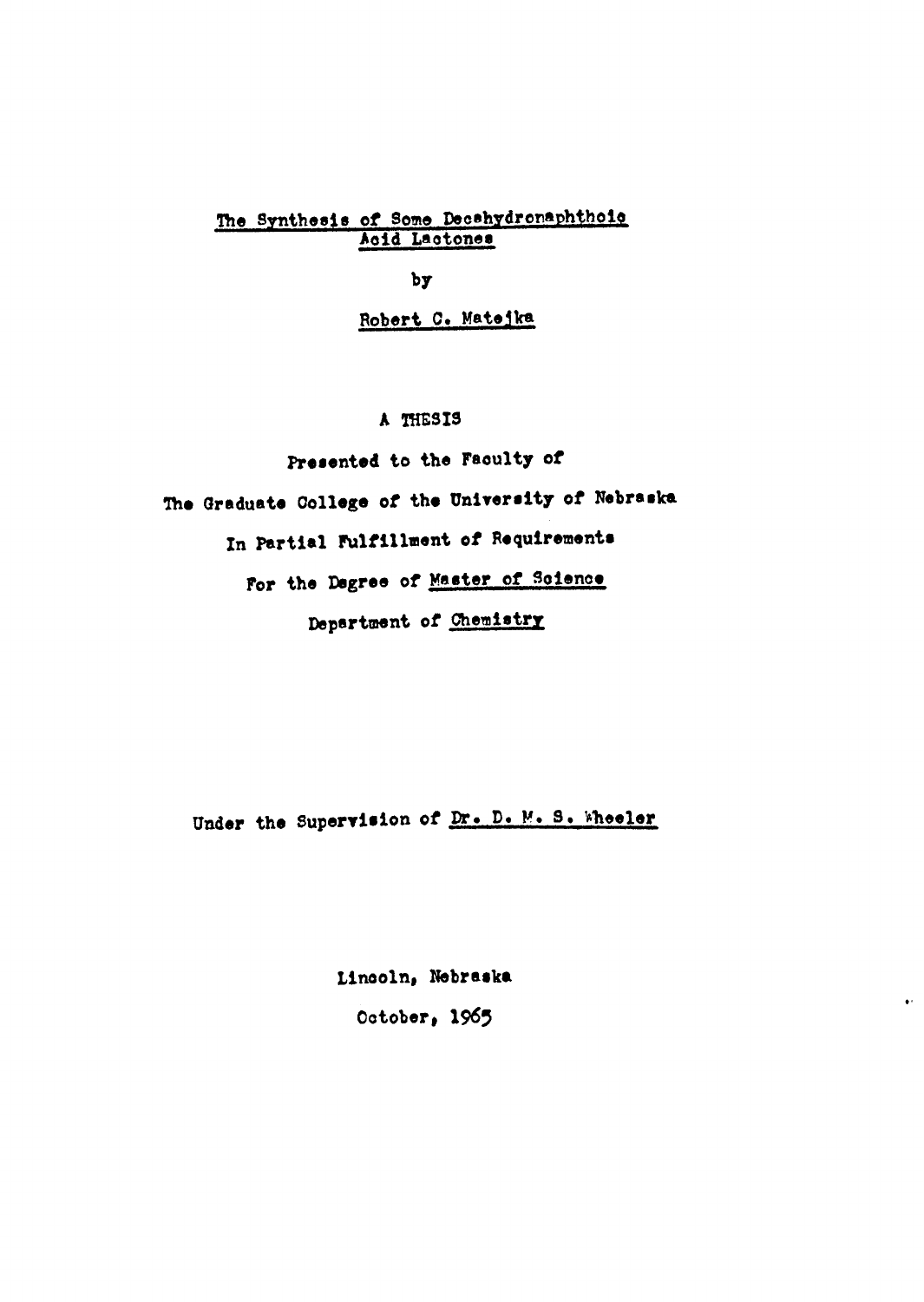#### **ACKNOWLEDGMENT**

m<br>2

The suthor wishes to express his thanks to Dr. Desmond M. S. Wheeler for his assistance and guidance during the course of this work and to the Chemistry Department of the University of Nebraska for the use of its facilities.

He also wishes to thank a wonderful mother and father for their encouragement.

 $\bullet$  .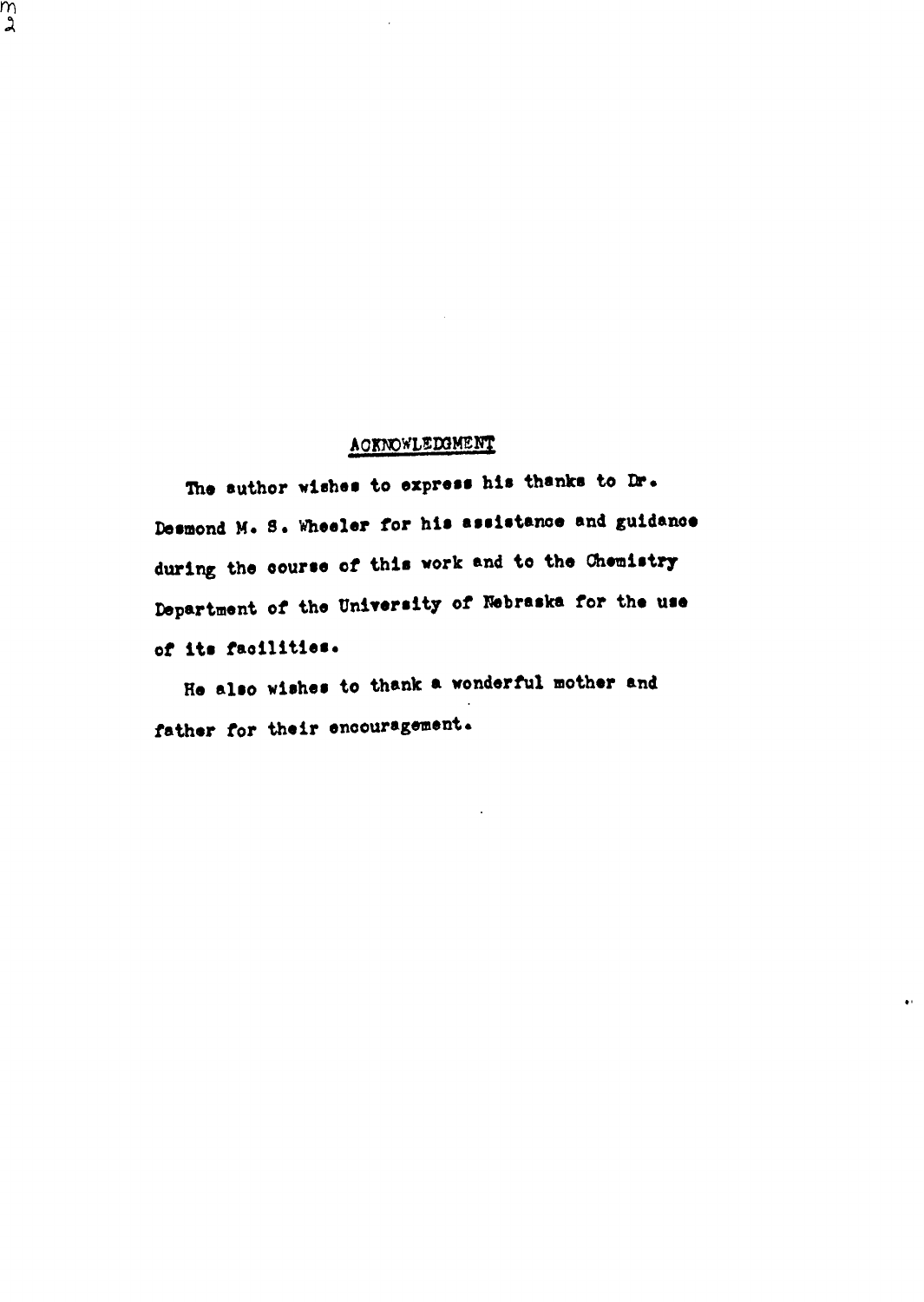#### TABLE OF CONTENTS

 $\mathcal{L}_{\text{max}}$  and  $\mathcal{L}_{\text{max}}$  . The set of  $\mathcal{L}_{\text{max}}$ 

 $\sim 10^6$ 

 $\bullet\,$ 

| Introduction    | 1          |
|-----------------|------------|
| Discussion      | $\epsilon$ |
| Chart I 12      |            |
| Chart II 13     |            |
| Experimental 14 |            |
| Summary 21      |            |
| Bibliography 22 |            |
|                 |            |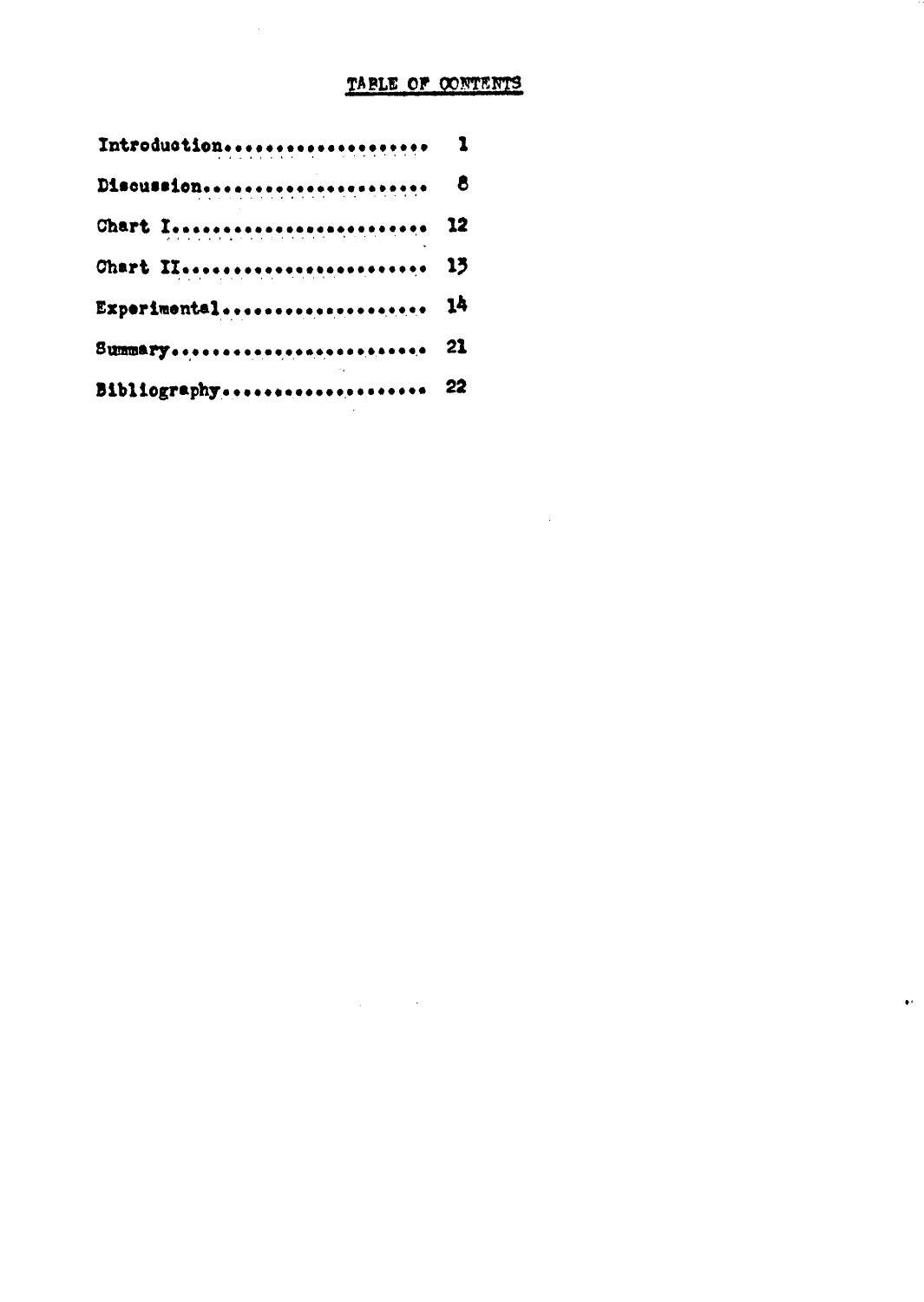#### INTRODUCTION

The diterpenoid acids, dehydrosbietic acid (I), podocarpic acid (II), abietic acid (III), and palustric acid (IV), have been synthesized.<sup>1</sup> Dehydrosbietic acid (I)<sup>2</sup> was synthesized by building up a  $\beta$  tetralone (V);



the aromatic ring was the precursor of ring O; the reduced ring was to become ring B; ring A, with the methyl group (VI) of the gem methylcarboxyl was added by an alkylation reaction of the type developed by Robinson in the synthesis of steroids; a homocarboxyl group was put in using



an alkylation reaction with bromoacetic ester; the eventual product was homodehydroabietic acid which gave dehydroabietic acid (I) on Barbier-Wieland degradation.

Dehydroabietic acid (I) was also prepared by a highly stereoselective synthesis. 6-Hydroxymethylene-2-methyl-2-(p-isopropylphenyl) cyclohexanone (VII) was condensed with methyl vinyl ketone to give a diketone (VIII) which has rings A and C present and has the proper relative stereochemistry at the two asymetric centers. Selective methylation of the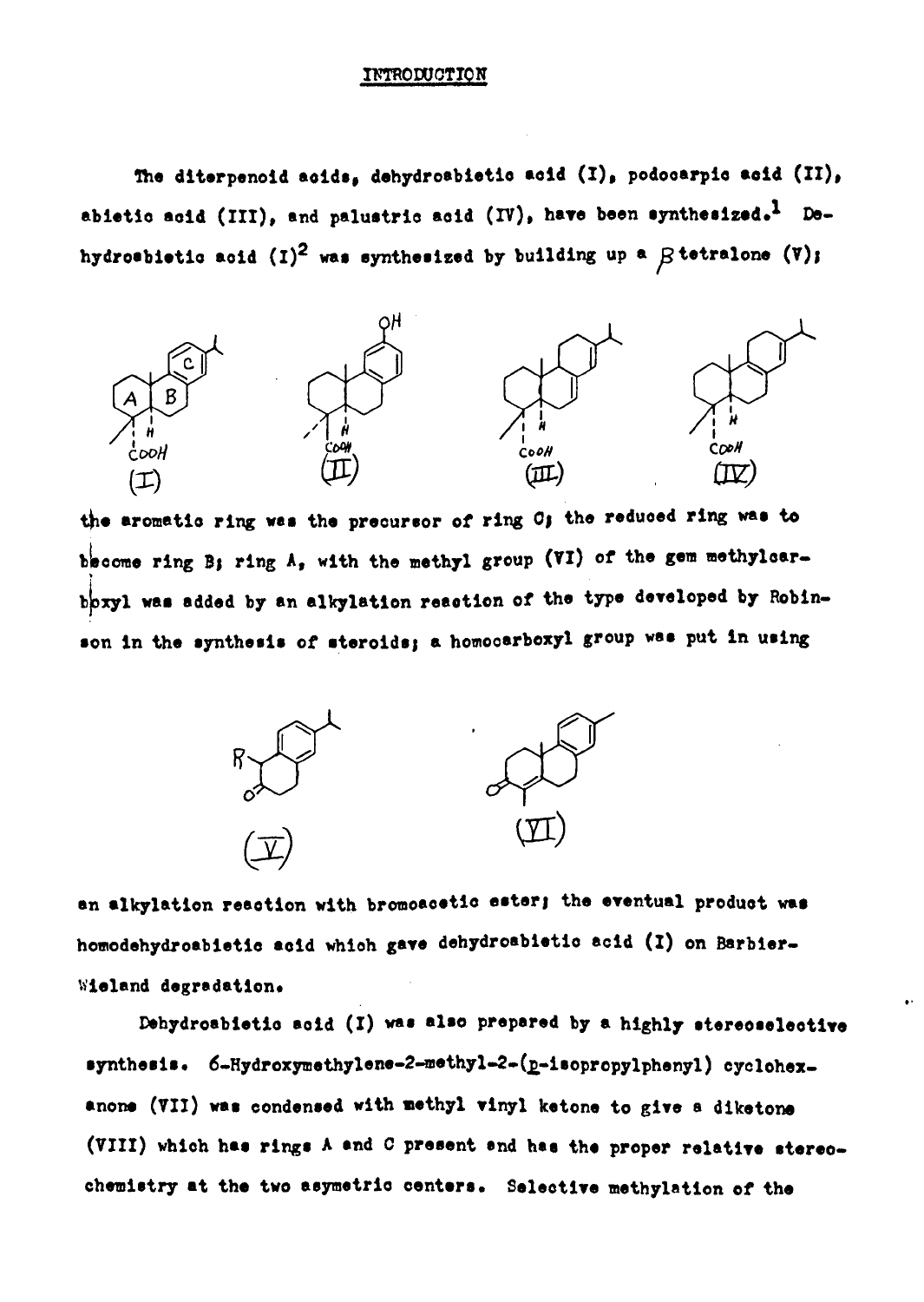monoketal of VIII followed by base-catalyzed cyclization of the diketone gave an octalone (IX). An asymmetric center was stereoselectively introduced into the octalone by reduction of the double bond with lithium in



ammonia. The resulting  $\beta$ -decalone  $(X)$  was converted to a hydroxy methylene derivative which was then ozonized to a discetic acid (XI). The diacid, on treatment with polyphosphoric acid, gave a tricyclic keto



acid (XII) which, on hydrogenolysis over palladium-on-carbon, gave homodehydroabietic acid. Degradation of the homoacid gave dehydroabietic acid  $(I)$ .

The first synthesis of podocarpic acid<sup>4</sup> (II) was a non-stereospecific one in which an aromatic ring (ring C) was coupled through a chain of two cerbon atoms to a cyclohexanone (XIII) (ring A); ring B was formed by an soid catalyzed cyclization, which was not stereospecific. Three racemates were found in the cyclization mixture, one of which (XIV) was converted into podocarpic acid (II).

Abietic acid (III) and palustric acid (IV) have been prepared<sup>5</sup> by applying the Benkeser<sup>6</sup> lithium-in-ethylamine reduction procedure under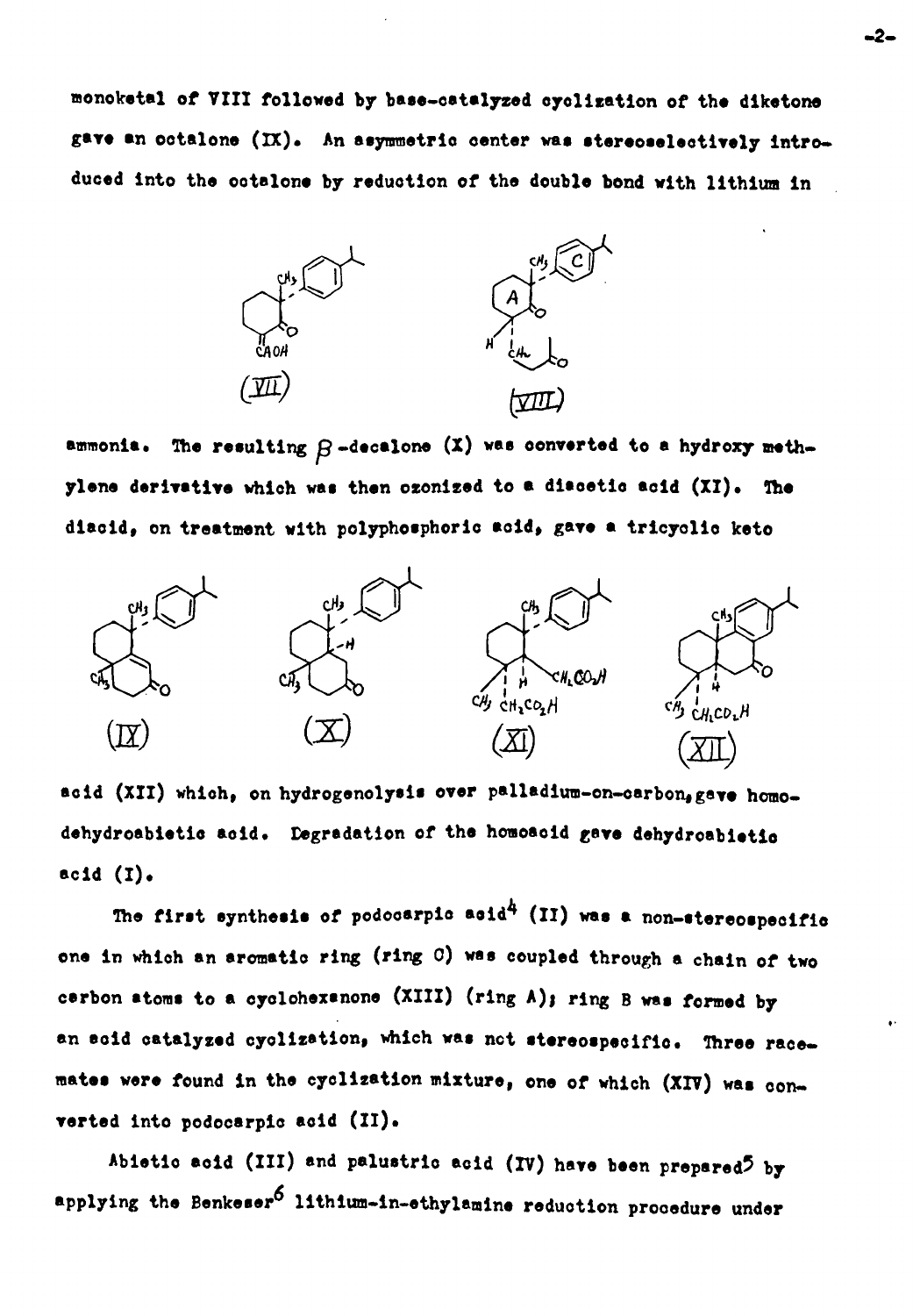carefully defined conditions to dehydroabietic acid (I) and then isomerising the double bonds into conjugation.



All of these syntheses and most of the others which have been reported. have the disadvantage in that they apply to one specific compound and are difficult to generalize. It is therefore desirable to develop a general synthetic scheme for diterpencid acids. A new approach to diterpencid synthesis would be to construct rings B and A (including the gem methylcarboxyl) first. Ring C would then be added. This means that the skeleton (XV), common to all diterpenoid acids, would first be made and so the scheme would be applicable not merely to compounds containing an aromatic ring O, but also to those which have ring O non-aromatic and to those which are based on a naphthalene rather than a phenanthrene skeleton.



The two major intermediates in this type of synthetic scheme would be the G.1 epimers (XVI) and (XVII) or compounds closely related to them. It should be possible to convert the intermediate (XVI) by suitable reactions into the various acids in the abietic scid stereochemical series, e.g. abietic acid (III) and dehydroabietic acid (I). The intermediate (XVII)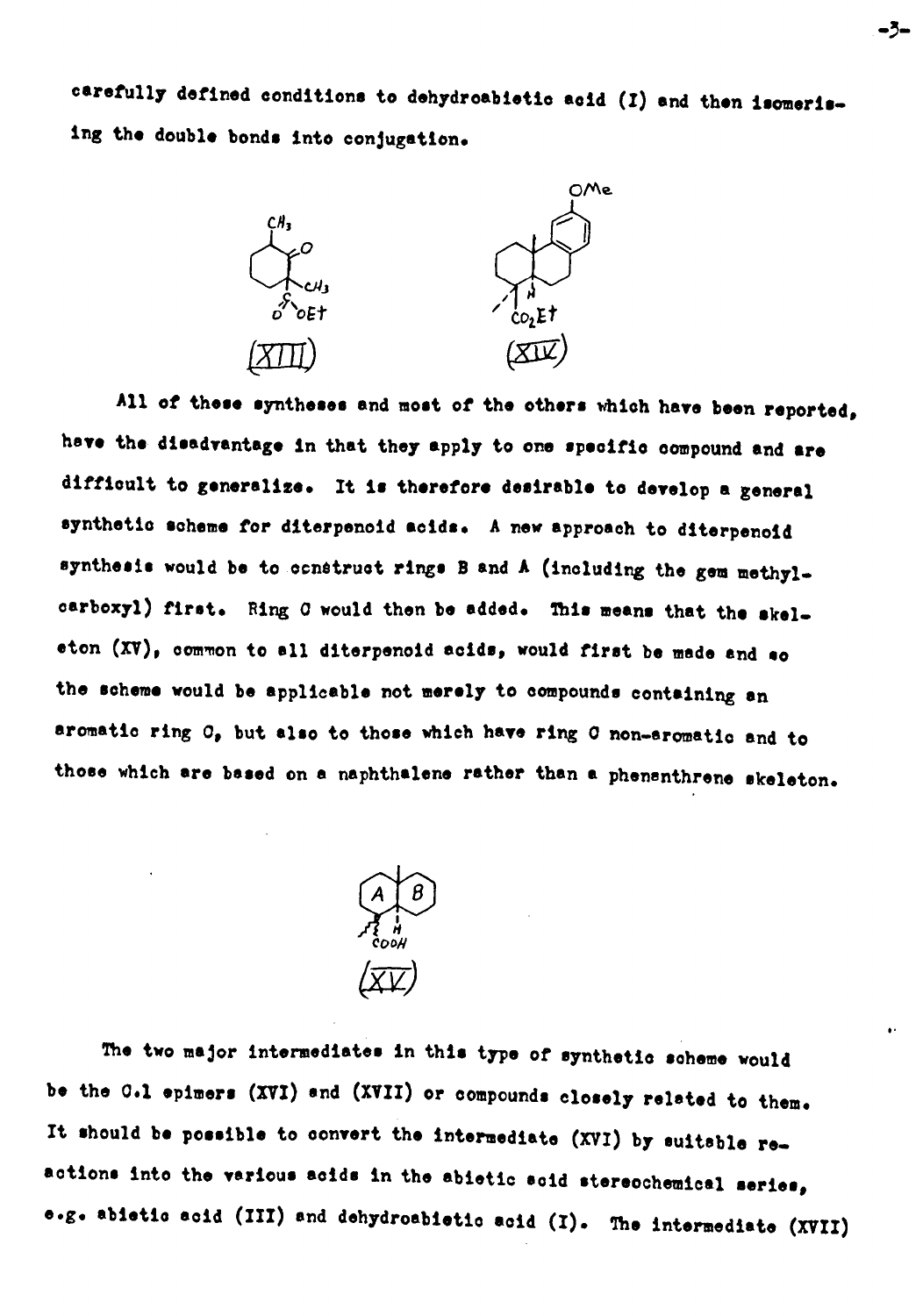could similarly act as the precursor of the various compounds stereochemically related to podocarpic acid (II).



The intermediate (XVII) of the podocarpic acid series should also be a suitable starting material for the synthesis of marrubiin (XIX) by the way of intermediate (XVIII). The compound (XVIII) has already been obtained as a degradation product of marrubiin.7



The original plan for the synthesis of the intermediates (XVI) and (XVII) involved making the Diels-Alder adduct (XX). From compound (XX) it should be possible to devise a sequence of reactions which would involve a selective epimerization of 0.4a and which would eventually lead to the compound (XXI). Compound (XXI) on alkylation would then give an intermediate of the type (XVII). Similarly, if (XX) is taken through a sequence of reactions in which C.Sa is epimerized, compound (XXII) would be obtained. Compound (XXII) on alkylation would give a material corresponding to (XVI). This work was started by Dr. Roy, 10 who found it impossible to obtain the Diels-Alder adduct (XX). Dr. Roy, therefore, started with the adduct  $(XXIII)^{15}$  and converted it to compound  $(XXIV)^{9}$ .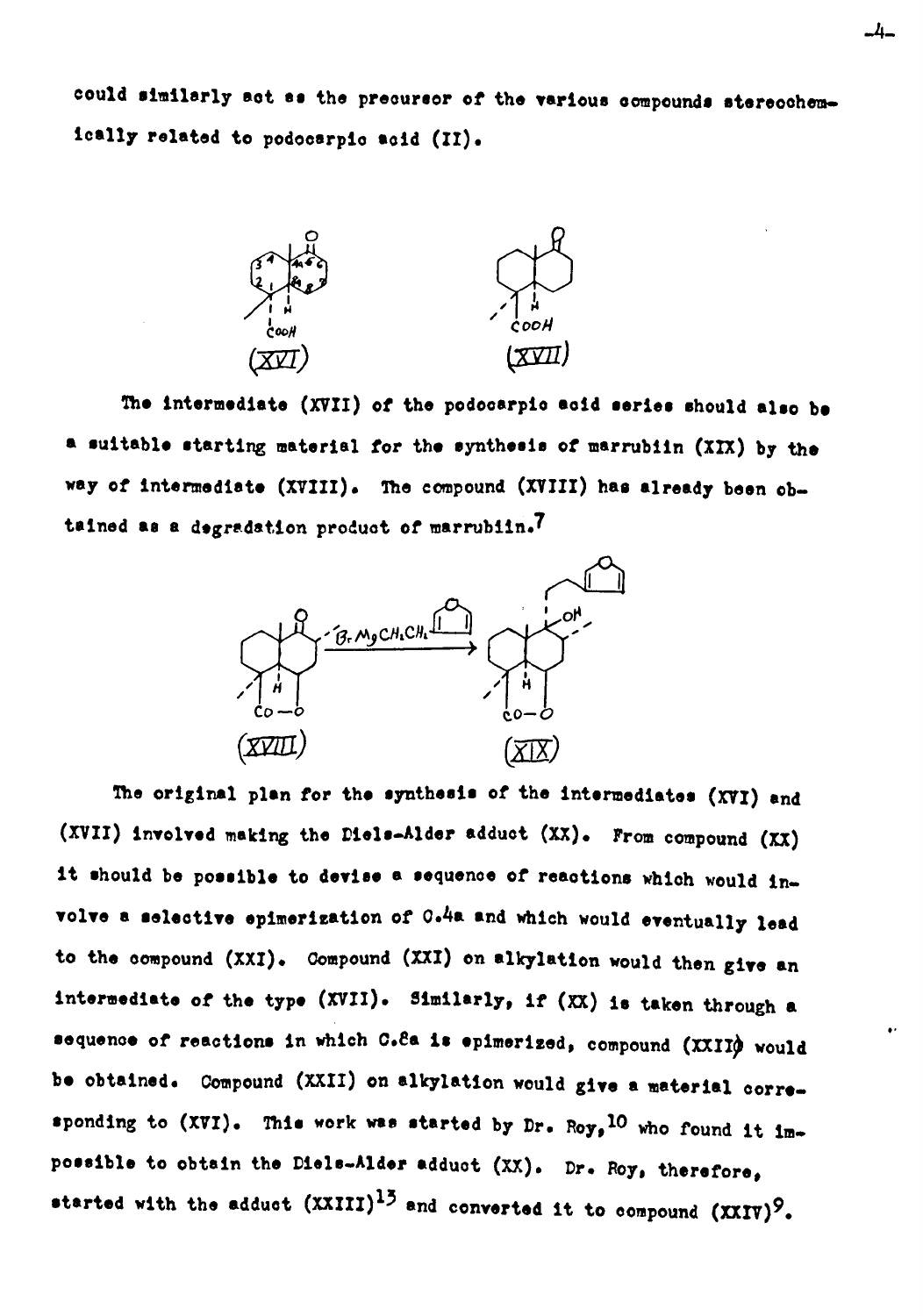In later work, Roy, Mori, and Rieke have protected 0.6 in (XXIV)  $((\text{XXIV}) \rightarrow$ (XXIVb)] and have alkylated (XXIVb).



Removal of the protecting group has given one dimethyl (XXIVd) and two

 $\sim$  10  $\sim$ 

 $\omega = \omega$ 



trimethyl compounds (XXIVe and XXIVf)<sup>11</sup>.



Unfortunately, the alkylation gave ois fused compounds. Work is still in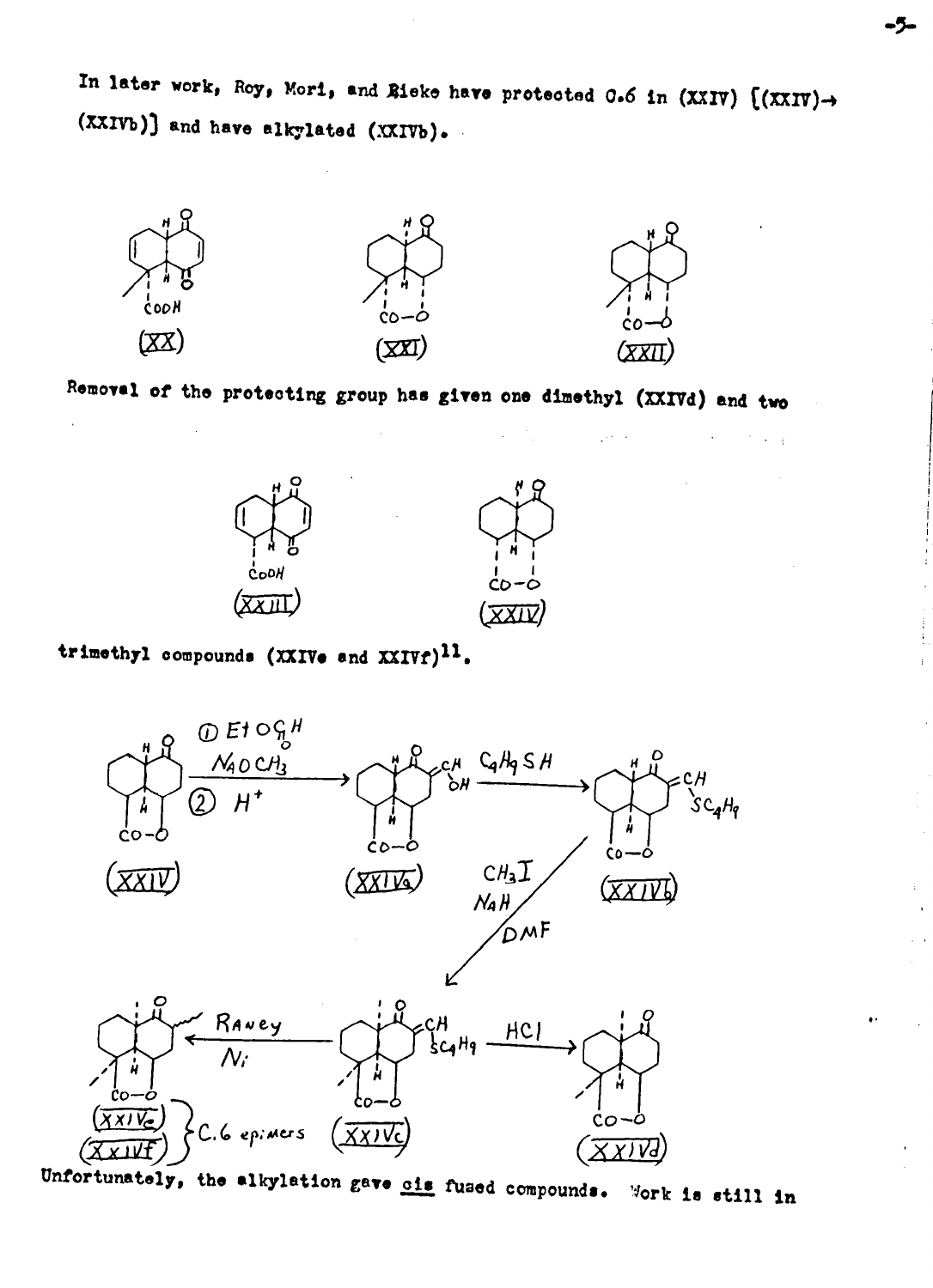progress to get the compound (XVIII) which could be used as a starting material for the synthesis of marrubiin (XIX).

-6-



Recently, other workers<sup>12</sup> have tried to prepare the intermediate (XVIII) by cyclization of a highly substituted cyclohexene with polyphosphorio acid and have also failed.

Originally, the work for this thesis was aimed at obtaining the following four decahydronaphthoic acid lactones (XXV - XXVIII). These compounds would be useful model substances (e.g. for n.m.r. studies) in connection with some of the synthetic work.



The lactone (XXV) had been previously prepared by Mrs. Margaret Wheeler.<sup>8</sup> However, shortly after the thesis work started, it was decided to attempt to prepare the keto lectone (XXIX) from the adduct (XXIII). This lactone corresponds to the keto lactone (XXII) of the original synthetic scheme.

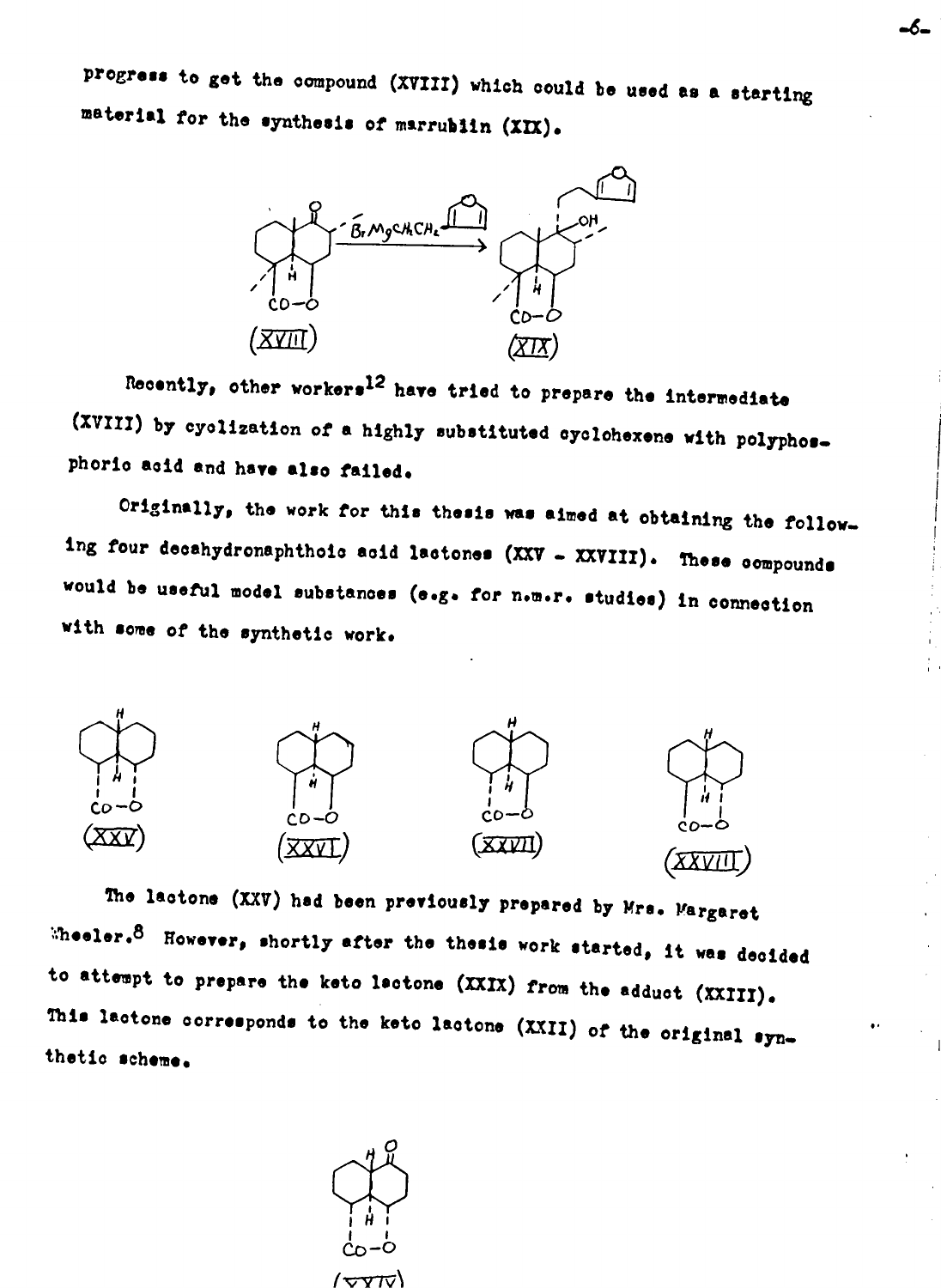progress to get the compound (XVIII) which could be used as a starting material for the synthesis of marrublin (XIX).



Recently, other workers<sup>12</sup> have tried to prepare the intermediate (XVIII) by cyclization of a highly substituted cyclohexene with polyphosphoric acid and have also failed.

Originally, the work for this thesis was aimed at obtaining the following four decahydronaphthoic acid lactones (XXV - XXVIII). These compounds would be useful model substances (e.g. for n.m.r. studies) in connection with some of the synthetic work.



The lactone (XXV) had been previously prepared by Mrs. Margaret  $\%$ heeler.  $8$  However, shortly after the thesis work started, it was decided to attempt to prepare the keto lactone (XXIX) from the adduct (XXIII). This lactone corresponds to the keto lactone (XXII) of the original synthetic scheme.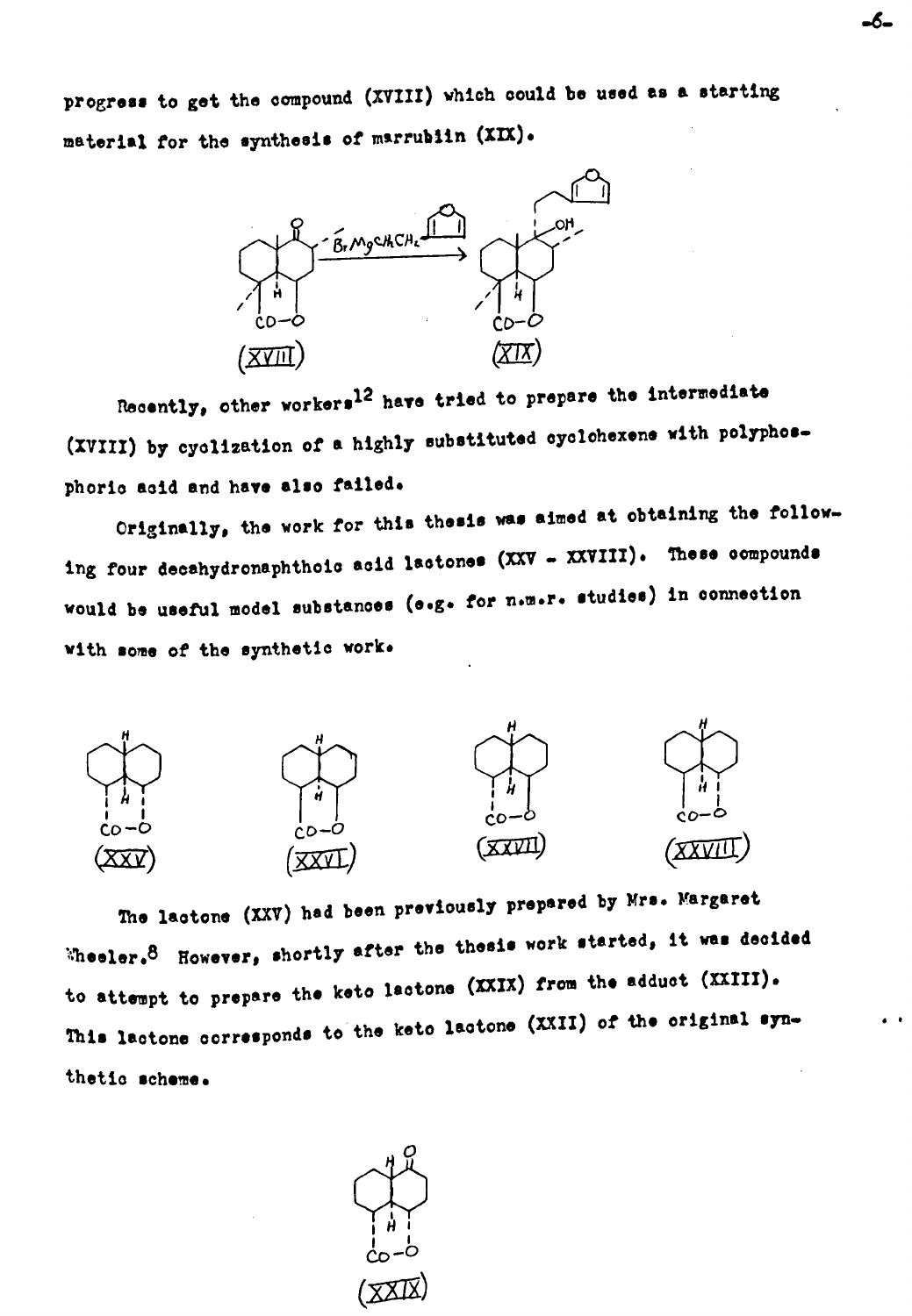This thesis records the successful completion of this task which involves a selective epimerization of C.8a. It is hoped that (XXIX) on alkylation will give an intermediate of the type (XVI) which is required for the synthesis of the abietic acid series.

 $\mathcal{L}^{\text{max}}$ 

 $\gamma_{\rm c} = 2$ 

 $\ddot{\phantom{a}}$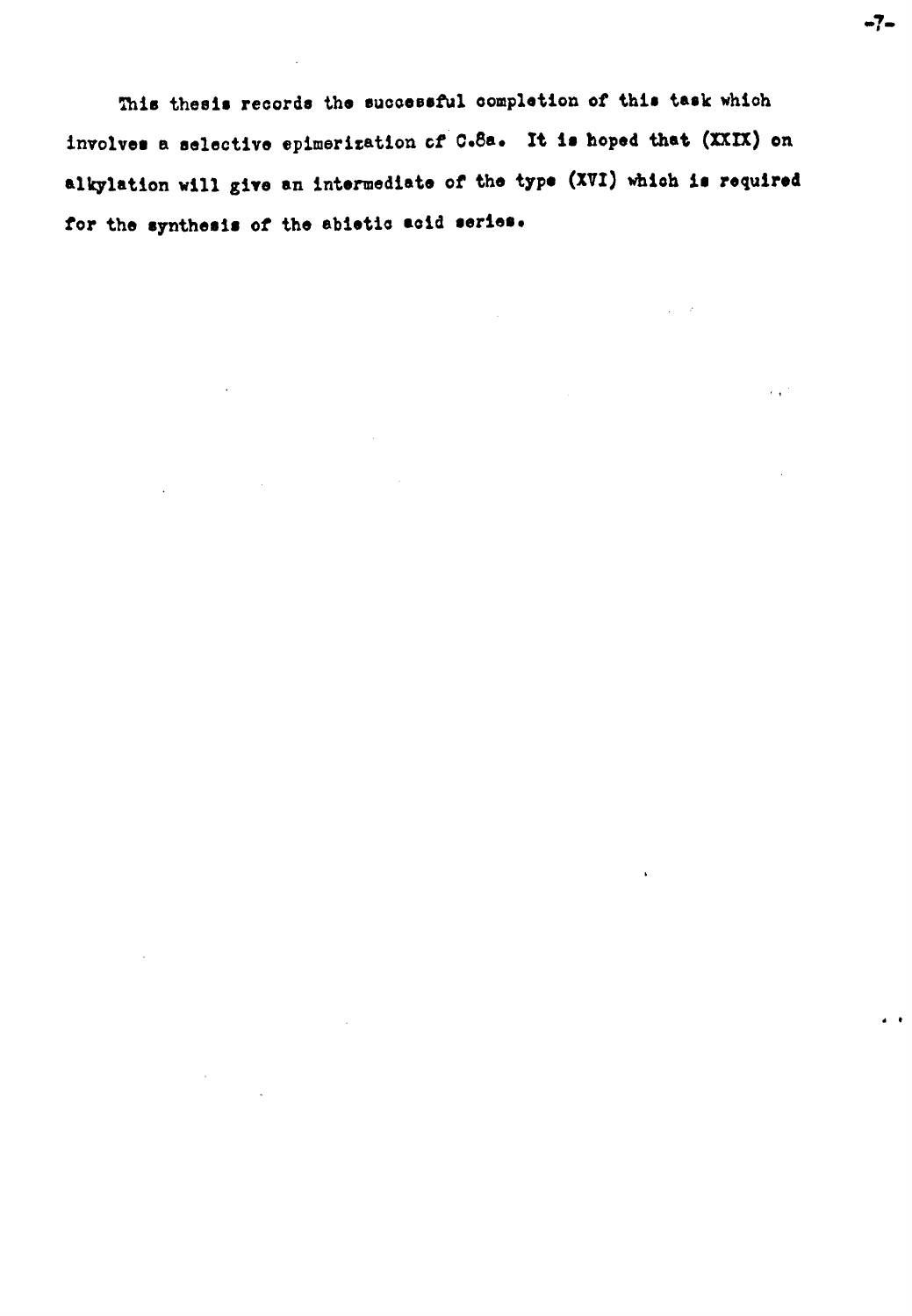#### **DISCUSSICN**

Criginally, it had been hoped to synthesize a gem methylcarboxyl compound such as (XVI) or (XVII) from the Diels-Alder adduct of 2-methyl-2.  $4$ -pentadiencic acid with  $\rho$ -benzoquinone. After several attempts to prepare the adduct had failed, <sup>10</sup> it was decided to make the Diels-Alder adduct (XXIII) of vinyl acrylic acid and  $\rho$ -benzoquinone which would directly lead to compounds (XXVI)-(XXVIII).

The adduct (XXIII) (see Chart I and II, pages 12 and 13 was prepared by the method of Woodward et al with minor modifications. The only known form of vinyl acrylic acid possesses a trans double bond, and the combination of that isomer with  $\rho$ -benzoquinone, proceeding through an intermediate (XXX) of the geometrical type generally accepted for the Diels-Alder reaction, can only lead to an adduct with the stereochemistry defined by (XXIII).



The adduct (XXIII) may selectively be reduced with sodium borchydride by the method of Woodward ot al using modifications suggested by Wheeler<sup>8</sup> to give the dihydrocompound (XXXI).

The structure and the stereochemistry of both (XXIII) and (XXXI) were readily established by Woodward through the formation of the  $b$ -transannular lactones (XXXII)-(XXXIII). The infrared spectrum of the  $5$ -transannular lactone (XXXIII) possessed a normal ketonic carbonyl band at  $5.83\mu$  and a second band at  $5.77\mu$  characteristic of the carbonyl group of a six-membered lactone.

-8-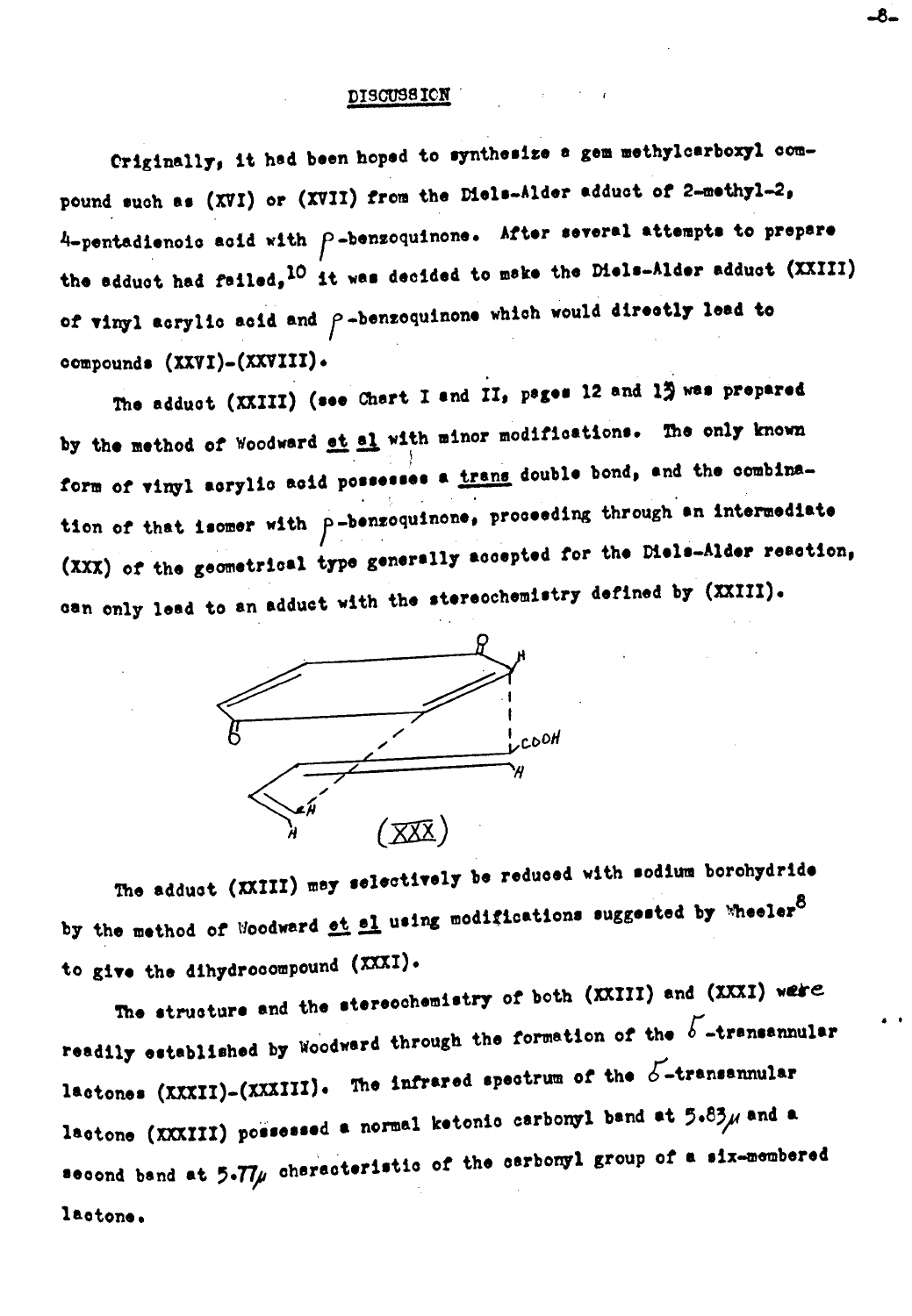As Woodward originally suggested,  $15$  the selective reduction at  $0.5$ of the adduct (XXXIII) is due to the carboxylate ion exerting an electrostatic repulsion on the borohydride ion.  $8$  This shields one side of the carboxyl (0.8); the other side is shielded by the folded nature of the ois-decalin system.

Starting with  $(XXIII)$ , it should be possible to make the  $\sqrt{\phantom{a}}$ -lactones with varying stereochemistry as was intended in the original research problem. However, it was then felt that it was more important to proceed to intermediate (XXIX), which was directly involved in the general synthetic scheme.

The  $b$  -lactons (XXXIII) was hydrolyzed; the cis product (XXXV) was not isolated because it was immediately epimerized under the basic conditions to the trans hydroxy keto acid (XXXIV). Compound (XXXIV) has also been obtained by a direct reduction of the dihydro compound (XXXI) to give the hexahydro compound (XXXV) followed by epimerization with 5% alcoholic potassium hydroxide. The latter route is the method of choice. The  $\delta$ -lactone (XXXIII) had been previously converted into (XXXIV)<sup>18</sup>. Protiva et al<sup>18</sup> also obtained it by hydrolyzing esters of the ois hydroxy soid (XXXV) or by epimerizing the acid itself. The properties of their compounds agree with those reported in this thesis.

Originally, it was difficult to obtain a good yield of (XXXV), but a high yield was finally obtained by using 5% rhodium on charcoal as the catalyst and  $\zeta$ -butanol as the solvent. Working up the reaction mixture gave an oil which was crystallized by dissolving in ethyl ether, introducing a boiling stick into the flask and evaporating to dryness on the steam bath. The present results suggest that the use of *t*-butanol as a solvent for catalytic hydrogenation ought to be investigated more closely. The yield of the hexahydro-compound (XXXV) was unsatisfactory when palladium

-9-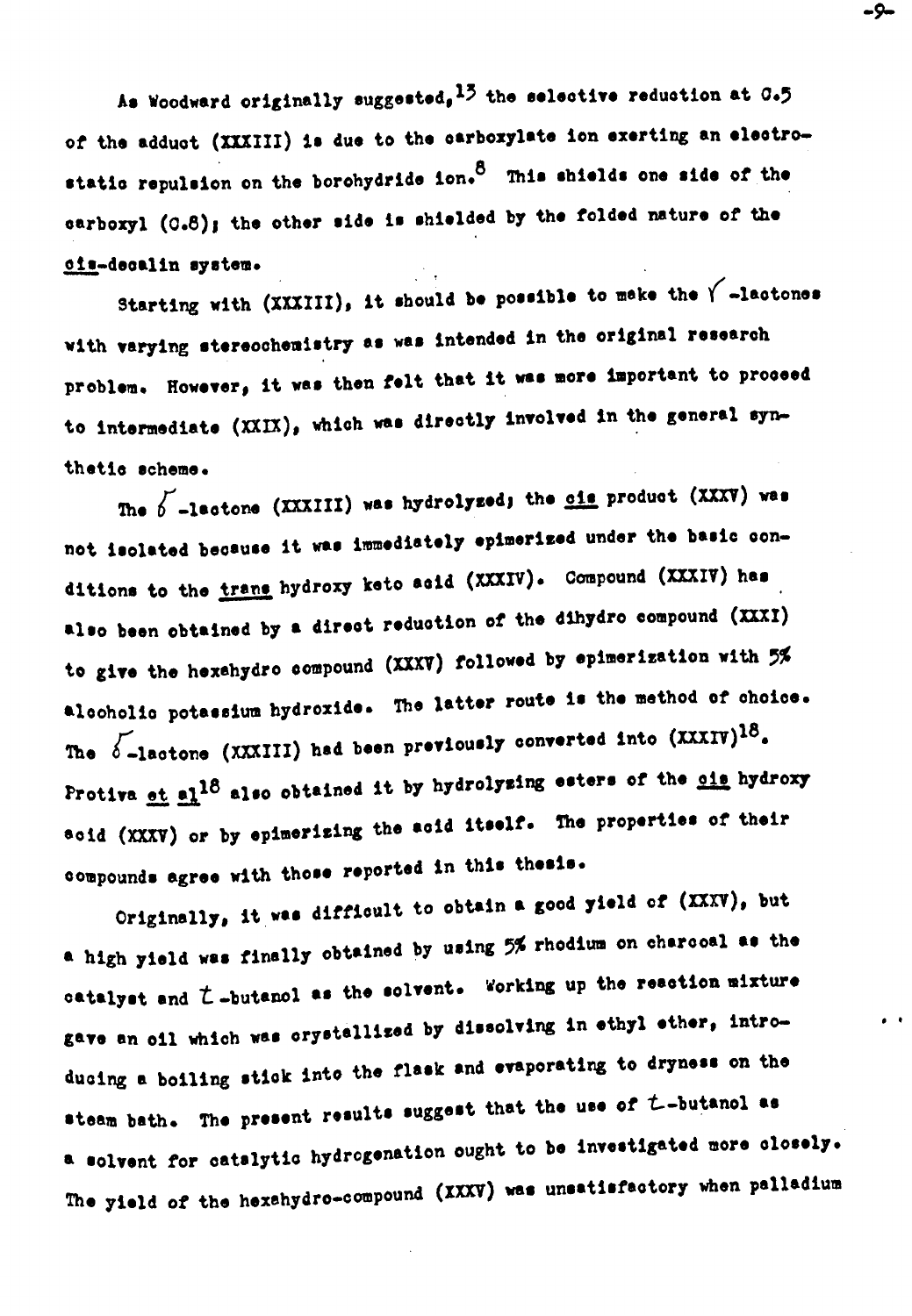and acetic acid, rhodium and ethyl acetate, and palladium and ethyl acetate were used as the catalyst and solvent, respectively. An attempted reduction of (XXXI) was done using diimide, Ou<sup>++</sup> and air<sup>19</sup> without any known materials being isolated.

The trans-hydroxy keto acid (XXXIV) was easily transformed to a diol (XXXVI) by reduction in aqueous sodium bicarbonate with sodium borohydride in the cold. The structure of the diol is consistent with its snalysis and infrared spectrum. By analogy with earlier work, <sup>8</sup> it was assumed that the hydroxyl group at C.8 was equatorial.

The diol (XXXVI) does not lactonize easily. The conditions tried included heating at 225<sup>0</sup> for up to 12 hours in a stream of nitrogen, treatment with strong mineral acid, and treatment with  $\rho$ -toluene sulfonic acid using ethyl acetate, benzene, and dioxane as solvents. Only starting material was recovered in each case. Finally, the dicl was dissolved in methanol and was kept with N,N-dicyclohexylcarbodiimide<sup>13</sup> for 14 hours at room temperature. The  $\sqrt{\phantom{0}}$ -hydroxy lactone (XXXVII) was recovered in 71% yield; its structure was established from its analysis and infrared spectrum (band at 2.80  $\mu$  for -CH and 5.63 $\mu$  for  $\sqrt{\phantom{a}}$ -lactone).

Previously,  $8$  it had been shown that the  $\sqrt{\phantom{0}}$ -lactone (XXV) formed easily from the corresponding hydroxy acid either by heating or by treating it with acetic enhydride. The difficulty in obtaining (XXXVII) suggested the possibility that reduction of (XXXIV) had given a dicl (XXXVII) in which the C.8 hydroxyl group is axial. A possible way in which this could happen would be reaction of the borohydride ion with the C.5 hydroxyl group of (XXXIV) to give an alkoxyborohydride (XXXIVa) and subsequent intramolecular hydride transfer from the top side of the molecule. The  $\sqrt{\phantom{a}}$ -hydroxy lactone formed from this type of dicl would have the interesting skew structure of (XXXVIII). The assignment of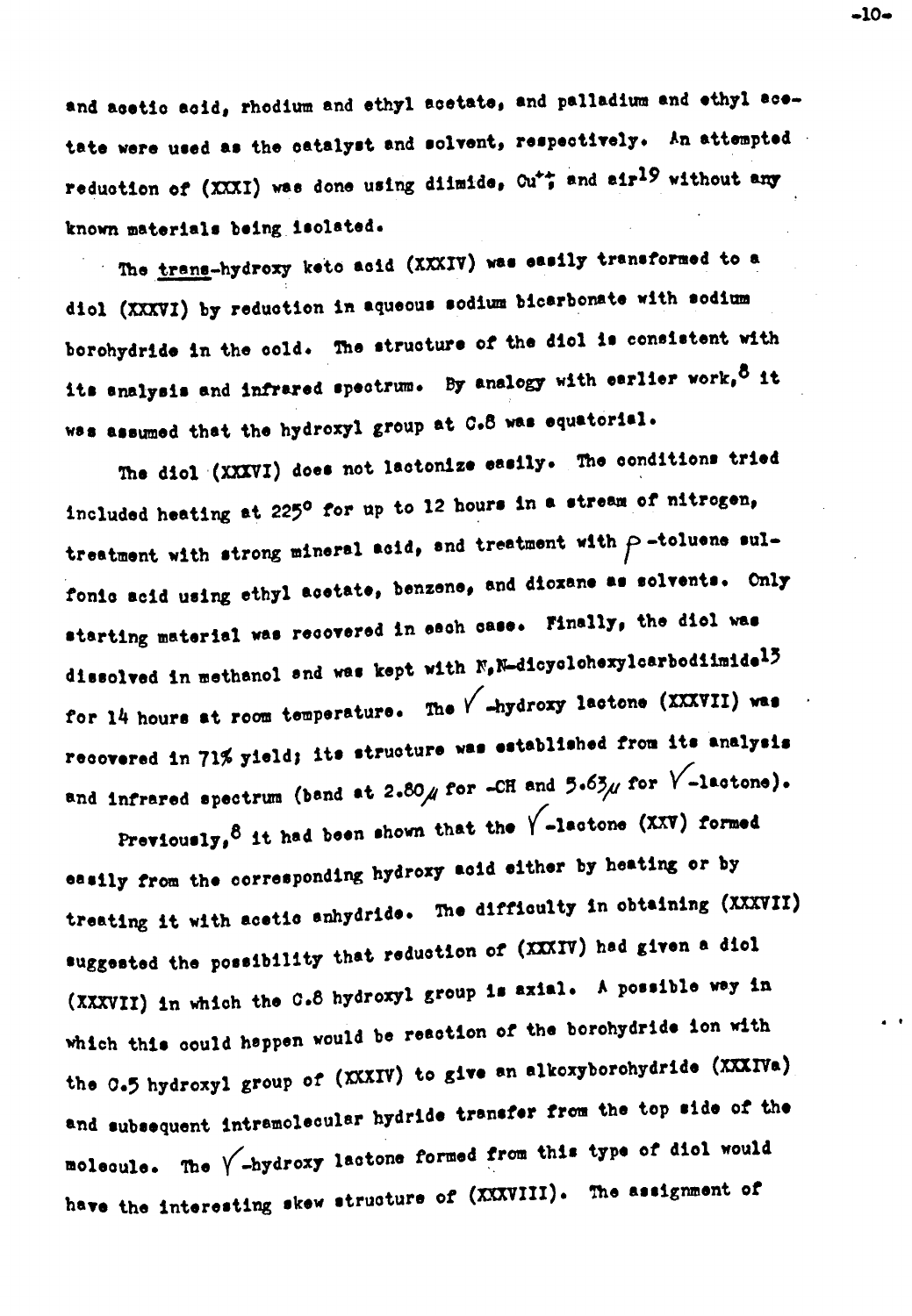structure (XXXVII) to the lactone is discussed below.

The  $\sqrt{\phantom{a}}$ -hydroxy lactone (XXXVII) was oxidized by the Jones method<sup>16</sup> to the  $\sqrt{\phantom{a}}$ -keto lactone (XXIX) which had bands in the infrared spectrum at 5.62 $\mu$  and 5.82 $\mu$  corresponding to a  $\sqrt{\phantom{0}}$ -lactone and a saturated oyclohexanone.

Originally, the keto lactone (XXIX) was obtained with a melting point of 65.5-67°. When the work was repeated, the material isolated had a m.p. of 114-115°. In later work, A. Ghosh has prepared the keto lactone m.p. 114-115° several times and has never obtained the lower melting material. The n.m.r. spectrum of the higher melting material has a peak corresponding to  $0.8-8$  at  $5=4.4$  p.p.m. The width of this peak at half height is 22 c.p.s. These widths are in good accord with the structure (XXIX). If structure (XXXVIII) were correct, the peak would be less broad.<sup>17</sup> Very recently, A. Ghosh has confirmed this assignment of structure by converting (XXIX) into (XXV). The identity of the 65.5-67° material is still not clear. As indicated in the introduction, the keto lactone (XXIX) will be used as a starting material for the dimethyl keto lactone (XXXIX).

 $-11-$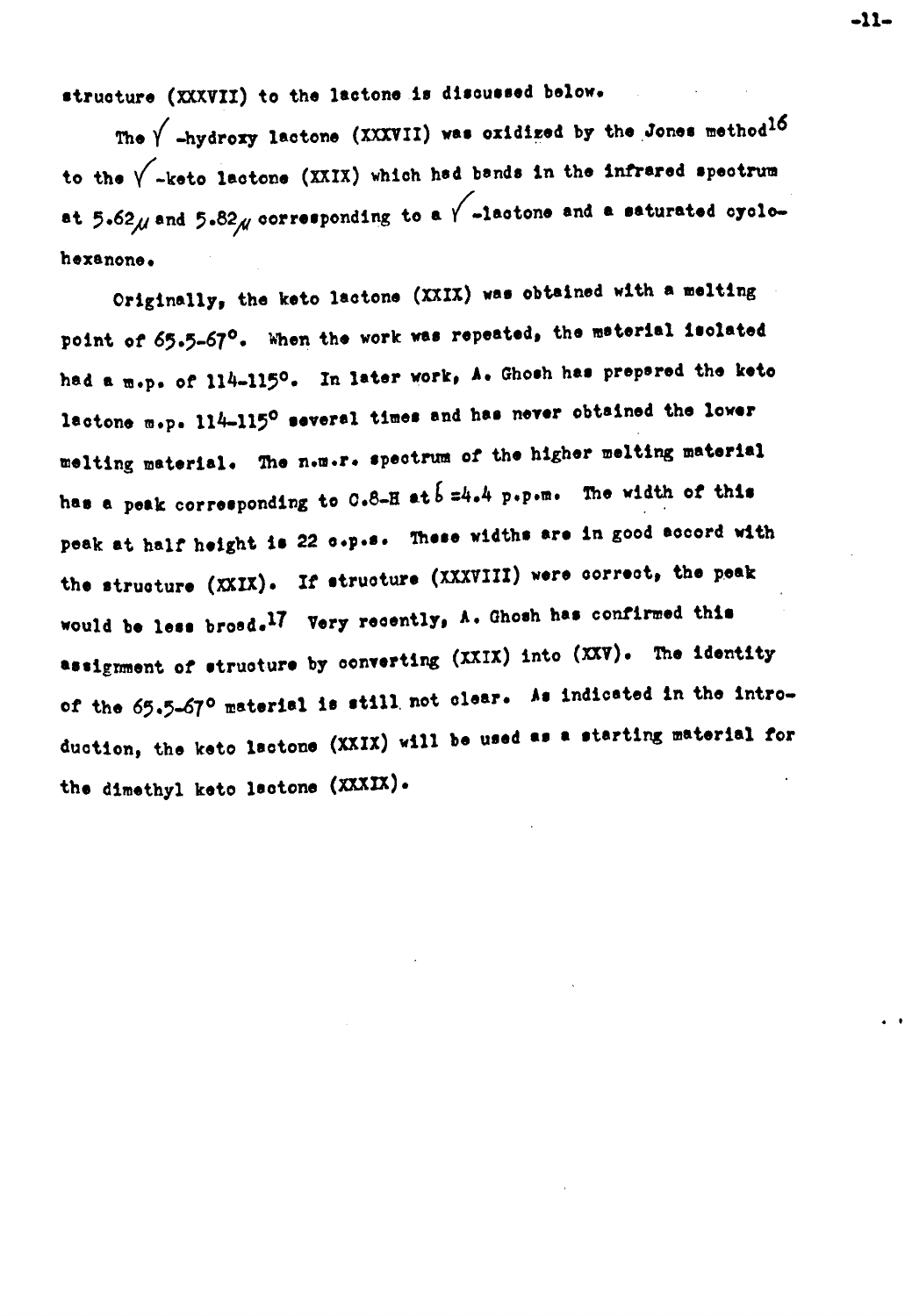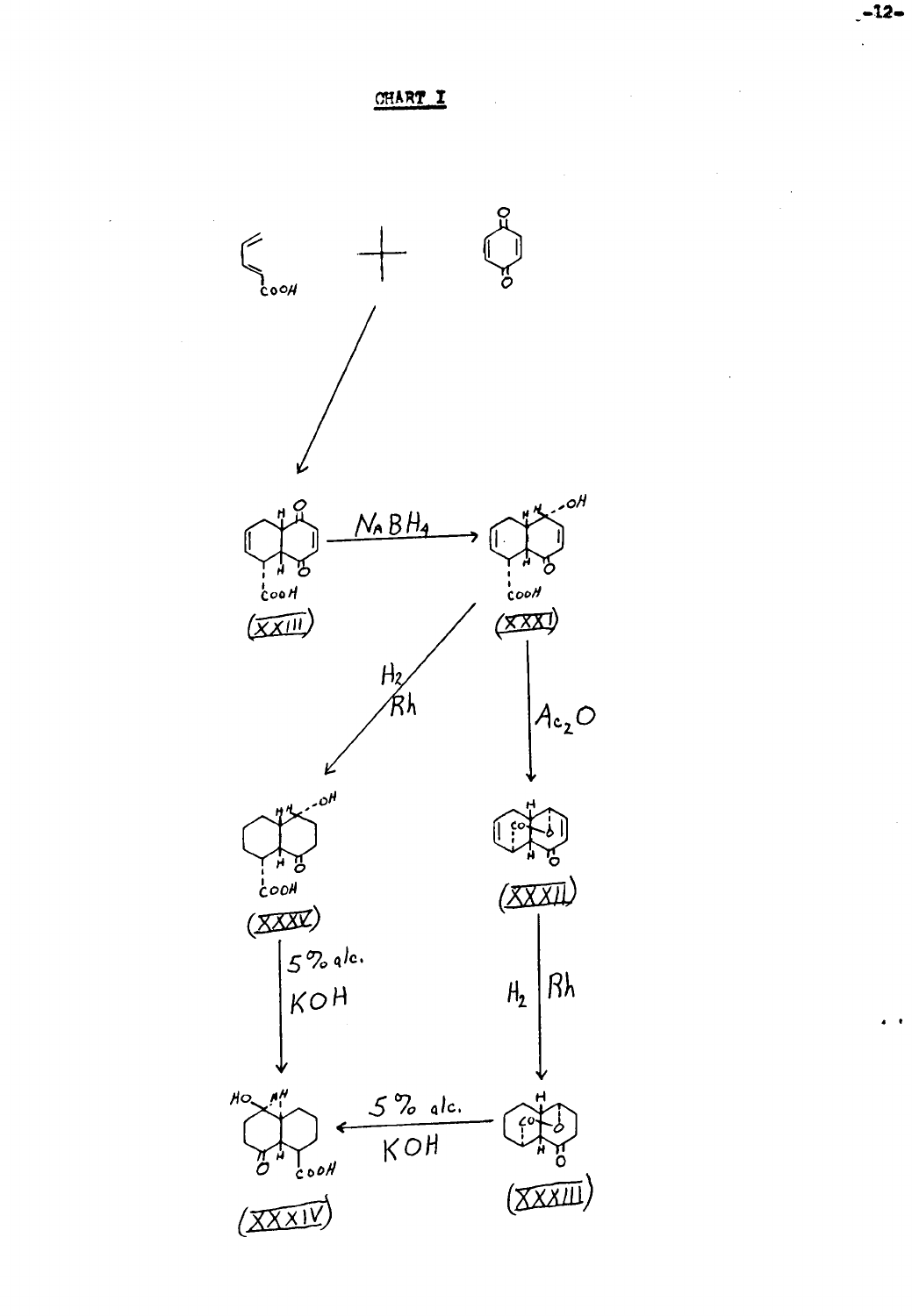#### CHART II

 $\ddot{\phantom{a}}$ 

 $\sim$ 



 $-15-$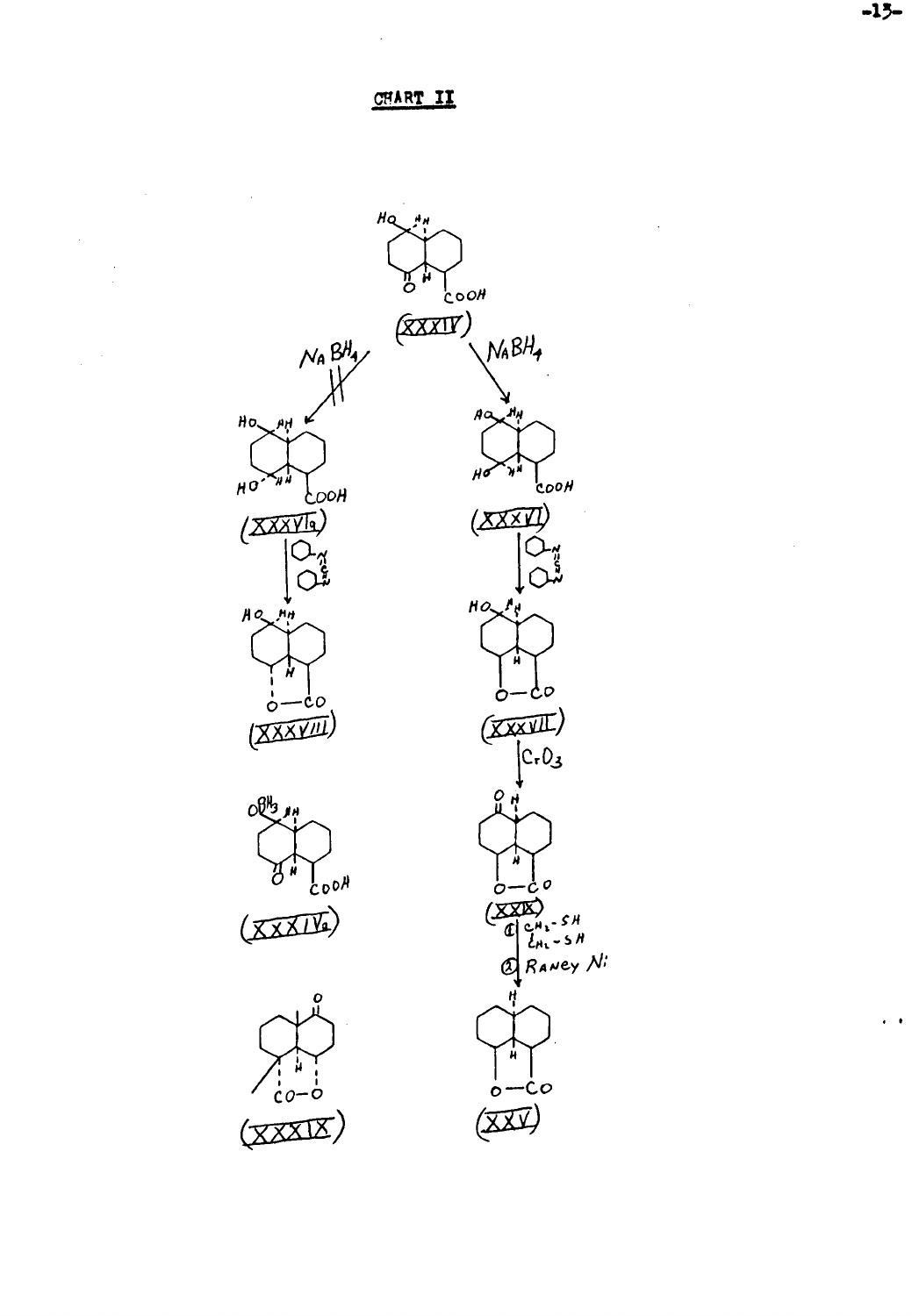#### EXPERIMENTAL

Infrared spectra were determined on Perkin Elmer models 21, 257 grating and 137 infrared spectrometers for chloroform solutions unless otherwise indicated. Ultraviolet spectra were determined on a Cary model 12 recording spectrophotometer for solutions in methanol. The melting points reported were determined in an oil-bath and are uncorrected. Analyses were by Alfred Bernhardt.

### $\underline{\circ 1e-1}$  -Carboxy-5,8-dioxo-1,4,5,8,4a,8a-hexahydronaphthalene (XXIII).\*

A solution of malonic acid (200 g.) in pyridine (450 ml.) was cooled to 10° and acrolein (146 ml.) was added at such a rate that the temperature did not exceed 12°. After the addition was complete (1.5 hr.), hydroquinone (1 g.) was introduced into the mixture. Stirring was continued for 3 hours at 0° and subsequently for 5 hours at 35-45°.

At the end of the stirring period, conc. sulfurio acid (420 ml.) was added with stirring to 4 1. of crushed ice. The reaction mixture was poured over the resulting icy slush with stirring and more ice was added as necessary to keep the temperature low.

The mixture was divided into three portions, and each portion was extracted three times with ether (200 ml.). The combined ether extracts were washed with water and dried (Na2SO4).

The etheral solution of vinyl acrylic acid was concentrated to 200 ml. and benzene (250 ml.) was added; the solution was again concentrated to  $200$  ml.

The vinyl acrylis acid solution was added to a solution of p-benzoquinone (118 g.) and hydroquinone (1 g.) in boiling benzene (500 ml.). After refluxing for 4 hours, the mixture was filtered at about 50°. The filtrate was cooled to room temperature and filtered again to give  $85$  g. (38%) of crude adduct. \*For nomenclature see ref. 8.

-14-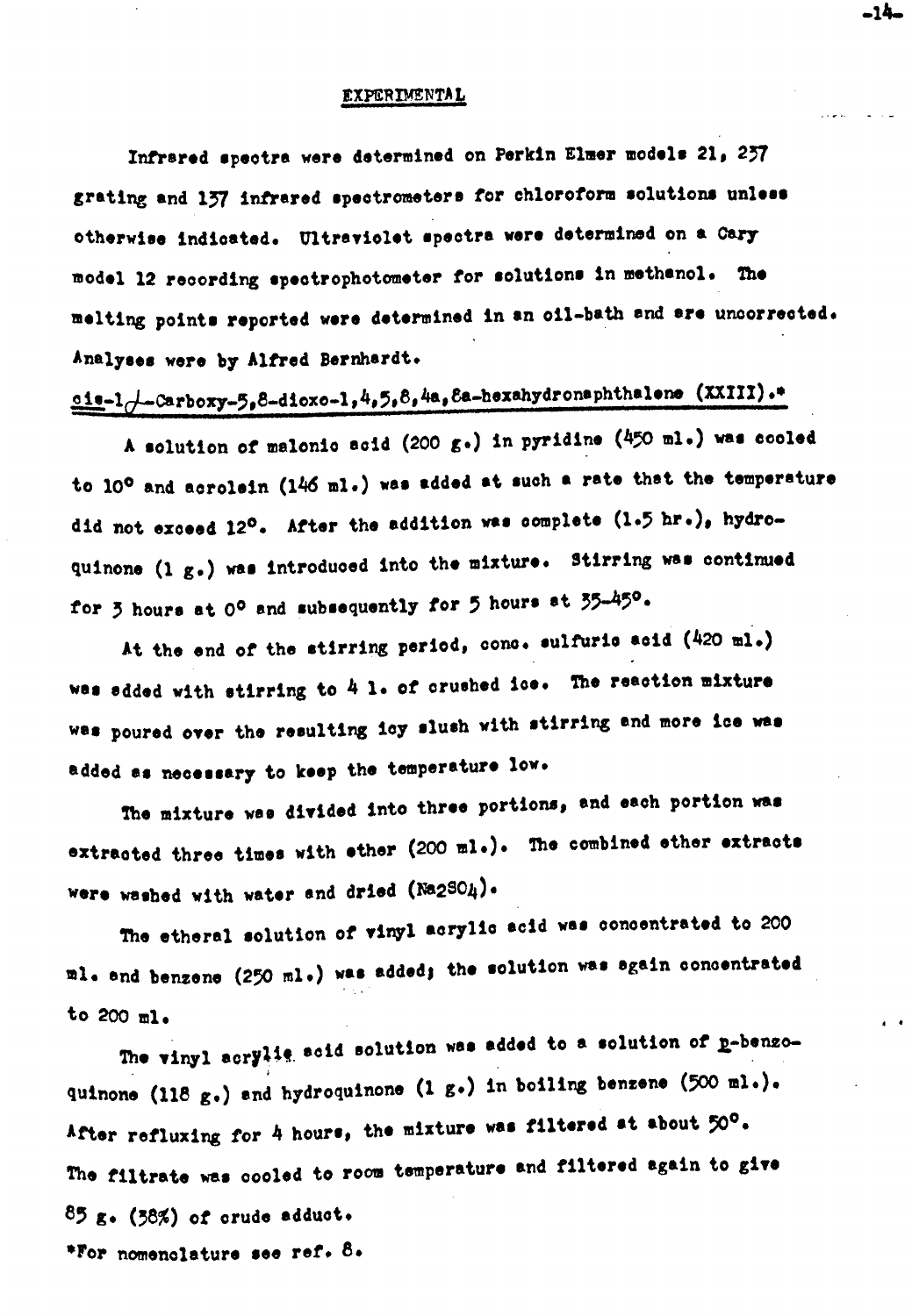The filtrate was concentrated to 200 ml. and crystals formed upon standing. About 10 g. of crude adduct, rich in p-benzoquinone. was recovered.

After removing the p-benzoquinone by sublimation at 75°, the crude adduct was dissolved under reflux in a methanol-acetone (1:1) solution. Charcoal was added and the solution was filtered hot through Celite. n-Pentane was added to the cooled filtrate and crystals formed upon stirring. The crystals were collected and washed with acetons-n-pentane (1:2) until the filter cake did not darken on exposure to air. The adduct was washed with n-pentane and air dried. The m.p. of 215-225° agreed with that of Woodward et al<sup>13</sup>.

 $\overline{V}_{max}^{KBr}$  1700-1675(b), 1602, 1420, 1585(m), 1561, 1515, 1267, 1230, 1185, 1125, 1095, 1084, 1020(b), 993, 958, 940, 885, 833, 825 Cm<sup>-1</sup> cia-ld-Carboxy-5d-hydroxy-8-oxo-1,4,5,8,4a,8a-hexahydronaphthalene (XXXI).

A solution of sodium bioarbonate (6.2 g.) in water (100 ml.) was added slowly to a slurry of the adduct (XXIII) (15 g.) in water cooled to  $0^{\circ}$ , while maintaining a thin layer of ethyl acetate on top of the reaction mixture to prevent foaming. When nearly all of the adduct was dissolved, a solution of sodium borohydride (1.8 g.) in water was added in portions and the mixture was stirred for 15 minutes. Ethyl acetate (50 ml.) was added and the solution was treated with 20% sulfurio acid until acid to Congo Red. The acidic solution was seeded with a sample of the dihydro derivative and stirred at 0° for another 50 minutes. It is essential that the reaction mixture be cooled throughout the reduction.

The dihydro product (XXXI) (9.2 g.) (61%) was removed by filtration and was washed with water (100 ml.) After recrystallization from ethyl acetate, the dihydro product had a m.p. of 182-184° (11t.<sup>15</sup>179-180°).

 $-15-$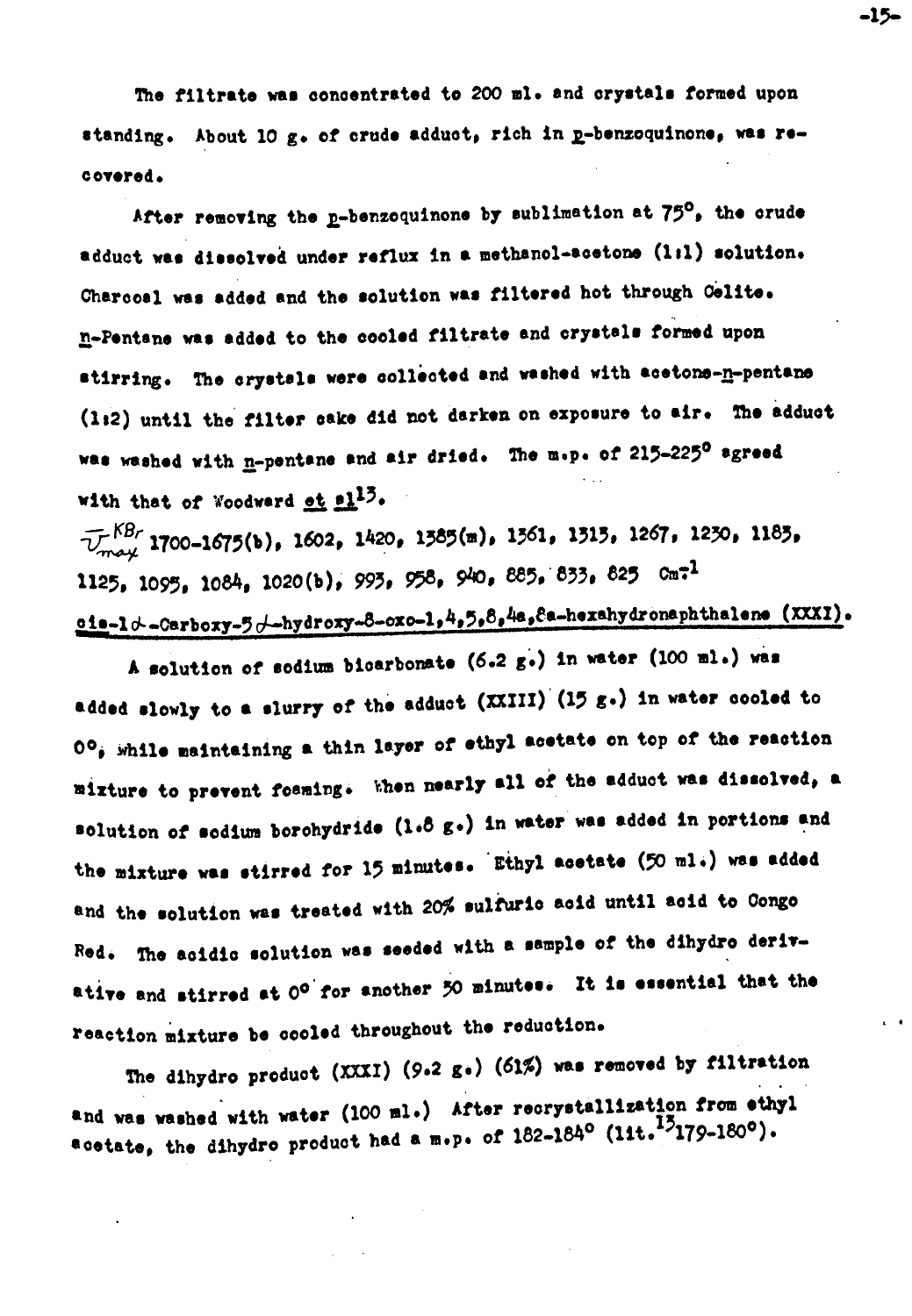— KBr<br>V<sub>mark</sub> 3460, 3360, 2900, 2840, 1700-1660(b), 1418(m), 1385, 1358, 1313, 1252, 1210, 1120, 993, 1058(m), 1011, 975, 930(e), 895, 838, 810 cm<sup>-1</sup>.  $b$  -Lactone of cis-1/-Carboxy-5/--hydroxy-8-oxo-1,4,5,8,4a,8a-hexahydronapthalene (XXXII).

A mixture of the dihydroderivative (XXXI) (10 g.), acetic anhydride  $(10 \text{ m1.})$ , anhydrous sodium acetate  $(2 g.)$ , and benzene  $(200 \text{ m1.})$  was heated to reflux with vigorous stirring. The dihydro derivative dissolved slowly and in sbout 15 minutes the reaction mixture was a clear yellow solution containing some undissolved sodium acetate. After the mixture was refluxed for 1 hour, it was cooled in an ice bath, and ethyl acetate (100 ml.) and cold saturated sodium chloride (25 ml.) were added.

The resulting phases were separated and the organic phase was dried (Na<sub>2</sub>30<sub>h</sub>). The aqueous phase was back-washed with ethyl acetate, which was then washed with saturated sodium chloride, and dried  $(Na_2SO_h)$ . The two solutions were combined and air was blown through the resulting solution to remove excess acetic anhydride. Evaporation of the solvent gave an oil which crystallized when kept with ethyl ether in the cold for a few hours. The crystalline product (XXXII) (6.8 g.) (75%) was collected, washed with ethylacetate-ether (10:90), and subsequently with othyl ether and had a m.p. of  $147-149^{\circ}$  (1it.  $8149-151$ ). Umay 2940, 1740, 1677, 1380, 1358, 1323, 1150, 1130, 1080(b), 1031(m),

 $963, 910, 887$  on<sup>-1</sup>.  $\delta$ -Lactone of cis-1  $\lambda$ -Carboxy-5  $\lambda$ -hydroxy-8-oxodecahydronapthalene (XXXIII).

A solution of the transamular six-membered lactone (XXXII) (0.95 g.) in ethyl scetate (150 ml.) was hydrogenated in the presence of 5% rhodium on charceal (100 mg.). The uptake corresponded to two molar equivalents of hydrogen.

The mixture was filtered twice through Celite and then through a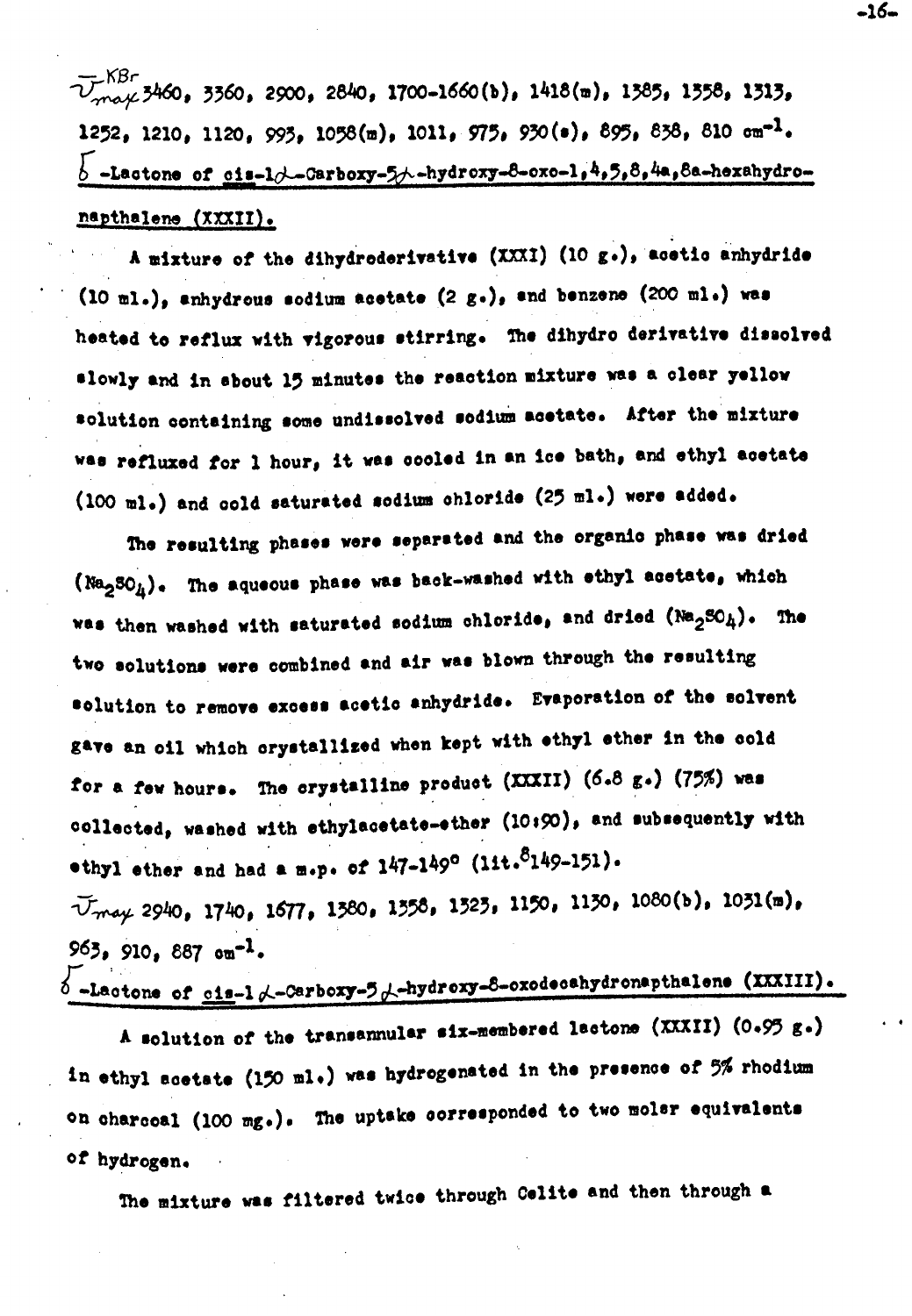gravity filter. Evaporation of the solvent gave an oil which orystallized from ether. The crude material (XXXIII)  $(0.50 g.)$  (52%) (m.p. of 123-125<sup>0</sup>) on further recrystallization from ethyl acetate had a m.p. of 125-1260  $(11t, <sup>13</sup>126-127°)$ .

 $\widetilde{V}_{m o}$  (b), 2940, 1732(b), 1714(m), 1468(s), 1448, 1384, 1345, 1290, 1135, 1087, 982, 973, 943(m), 910, 888(s) cm<sup>-1</sup>.

cis-1 d-Carboxy-5 d-hydroxy-8-oxodecehydronapthalene (XXXV).

A solution of the dihydro compound (XXXI) (1.800 g.) in warm i-butanol (75 ml.) was filtered with suction and hydrogenated at room temperature in the presence of 5% rhodium on charcoal (200 mg.). The uptake corresponded to two molar equivalents of hydrogen.

Methanol (75 ml.) was added to the reaction mixture and the solution was filtered twice through Celite and then through a gravity filter. After evaporation of the solvent an oil resulted, which was dissolved in ether; the solution was filtered and evaporated to dryness on a steam bath with a wooden applicator in the flask. The crude cime-caturated hydroxy keto acid (XXXV) (1.758 g.) (96%) (m.p. of 151-153°) on further recrystallization from othyl acetate had a m.p. of  $152-154^{\circ}$  (11t.<sup>13</sup>155-155).  $\lambda_{\text{max}}$  288 $\text{my}$  (22),  $\tilde{\nu}_{\text{max}}$  3460(m), 2970, 1703(b), 1460, 1420, 1385, 1355, 1308, 1267, 1242, 1220, 1178, 1132(m), 1123, 1100, 1092, 1065(m), 1034,  $1000(e)$ , 975, 950, 925, 900(s), 845, 830 cm<sup>-1</sup>.

## $\frac{\text{trans-lg}}{\text{trans-lg}}$  -Carboxy-5 $\beta$ -hydroxy-8-oxodecahydronapthelens (XXXIV).

(a) A solution of the transannular six-membered lactone (XXXIII) (428 mg.) in 5% alcoholic potassium hydroxide (15 ml.) was refluxed for 3 hours. Water (125 ml.) was added and the solution was extracted with ethyl acetate. The aqueous layer was acidified with hydrochloric acid to Congo Red and then extracted seven times with ethyl acetate. The combined extracts were washed with water and dried (Na<sub>2</sub>SOA). Evaporation gave the crude trans hydroxy kets asid (XXXIV) (351 mg.) (75%) (m.p. of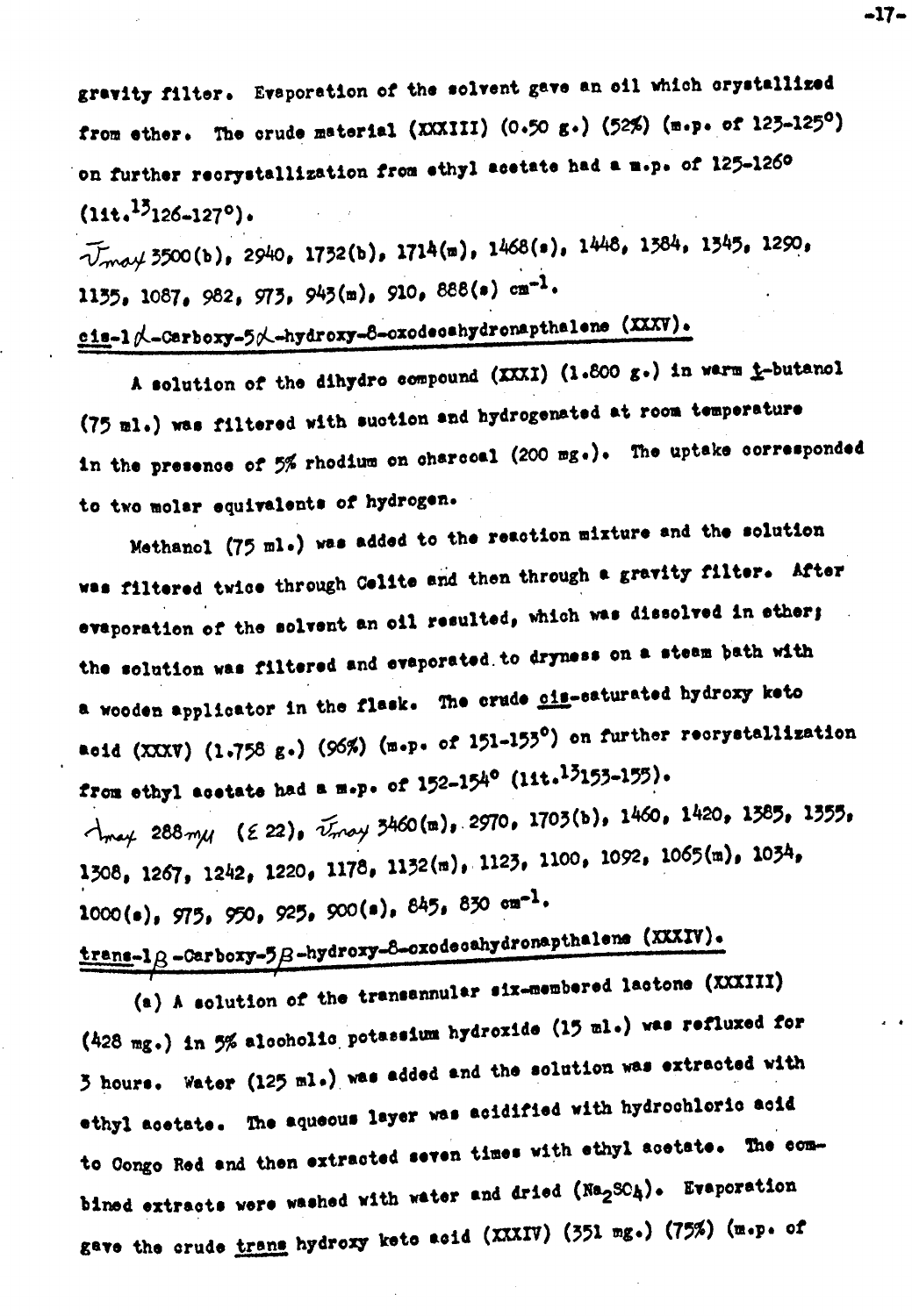$198 - 201^{\circ}$ .

(b) A solution of the ois saturated hydroxy keto acid (XXXV) (3.515 g.) in 5% alcoholic potassium hydroxide (80 ml.) was refluxed for 6 hours. The mixture was filtered, water (150 ml.) was added and the solution was acidified with hydrochloric acid to Congo Red. The acidia solution was continuously extracted with ethyl acetate for 24 hours. The ethyl acetate was dried  $(Na_2SO_h)$ . Evaporation of the solvent gave the orude trans hydroxy keto acid (XXXIV) (2.130 g.) (61%) (m.p. of 200-202°). Sublimation in vacuum gave an analytical sample of m.p. 20035-2020  $(11t.18_{206-208})$ .

The infrared spectra of the materials from (a) and (b) were the same. The mixed melting point of the two materials showed no depression.  $\lambda_{\text{may}}$ 282mu ( $\leq$  31),  $\bar{\lambda}_{\text{may}}$  3410, 3960, 3880, 1700(b), 1447(m), 1434(m),  $1418(m)$ , 1510(b), 1527, 1514, 1287, 1265, 1247, 1255, 1197, 1145, 1152, 1111, 1075, 1055, 1012(b), 975, 949, 915, 875, 860(b), 845(m), 810(m)om<sup>-1</sup>. Anal. Oalod. for C<sub>11</sub>H<sub>16</sub>O<sub>4</sub>: C,62.25; H,7.6O; 0,3O.15. Found: 0,62.43;  $E_07.4010.50.25%.$ 

# $\frac{\text{trans-1}\beta-\text{carboxy-5}\beta}{\beta-\text{ch}(\beta-\beta)}$   $\beta\beta-\text{d}(\beta-\beta)}$  and  $\beta-\text{ch}(\beta-\beta)$

A *i*mixture of trans hydroxy keto acid (XXXIV) (392 mg.) and sodium bicarbonate (180 mg.) was dissolved in water (15 ml.) A solution of sodium borohydride (250 mg.) in water (10 ml.) was added. The mixture was kept in the cold for 36 hours and then acidified with hydrochloric acid to Congo Red. The acidic solution was continuously extracted with othyl acetate for 12 hours and dried  $(\text{Na}_2\text{SO}_4)$ . Evaporation gave an oil which crystallized in a few minutes when kept with ethyl ether. The crude diol (XXXVI) (275 mg.) (70%) (m.p. of 206-208°) on further recrystallizations from ethyl acetate gave an analytical sample of m.p. of 206.5-208<sup>0</sup>. Vmay 3495, 2955, 2882, 1703(m), 1457, 1439, 1418(s), 1359, 1348(s),  $1526(e)$ ,  $1508(e)$ ,  $1287(e)$ ,  $1258$ ,  $1215(doublet)$ ,  $1190$ ,  $1150$ ,  $1155$ ,  $1094$ ,

-18-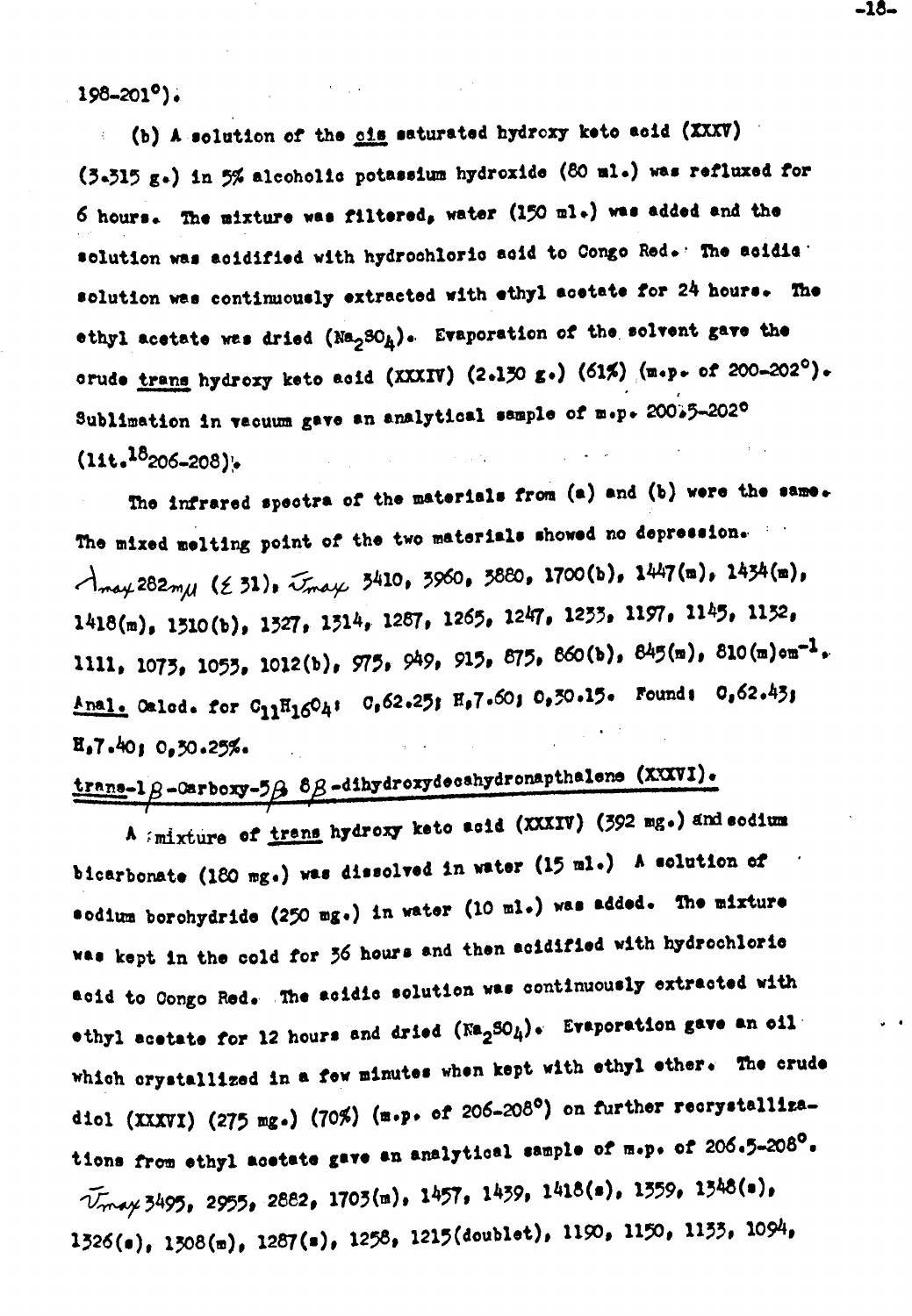$1078$ ,  $1060$ ,  $1035$ ,  $975$ ,  $955(b)$   $cm^{-1}$ .

Anal. Calcd. for  $C_{11}H_{18}C_{41}$   $C_{5}C_{1.6}C_{5}$   $H_{6}C_{4}T_{5}$   $C_{7}29.87$ . Founds  $C_{8}C_{1.5}C_{5}$  $H_08.64: 0.30.00\%$ 

 $\sqrt{\frac{1}{2}\text{ factors of } \text{trans-1}\beta - \text{Cərboxy-5}\beta \cdot \beta - \text{dihydroxydecahydronaphalene (XXXVI)}.}$ A solution of N, N-dicyclohexylearbodiimide (453 mg.) in methanol (5 ml.)

was added to a solution of the diol (XXXVI) (510 mg.) in methanol (15 ml.) and the mixture was kept at room temperature for 14 hours.

Evaporation of the solvent gave a semi-solid residue which was extracted 7 times with 10 ml+ portions of water. The aquecus extracts were combined and continuously extracted with methylene chloride for 12 hours. Evaporation of the methylene chloride gave an oil which crystallized when kept with petroleum ether in the cold. The crude hydroxy lastone (XXXVII) (333 mg.) (71%) had a m.p. of 93-95°. Recrystallization from methylene chloride gave an analytical sample of m.p. 93-95°.

 $\overline{U}_{mag}$ 3635, 3500(b), 2940, 1780(b), 1650, 1440(b), 1395, 1365, 1350, 1310 1155, 1090, 1020(m), 987, 955(m), 958(s), 925(s), 890, 875 ou<sup>-1</sup>. Anal. Calod. for C<sub>11</sub>H<sub>16</sub>O<sub>3</sub>: 0,67.52; H,8.22; 0,24.46. Found: 0,67.55; H,8.19: 0.24.46%. XXIX

 $\sqrt{\frac{-\text{Lactone of the number of perboxy-8-hydroxy-5-cozodecahydronephation (xxy)}{m}}$ 

A solution of hydroxy lactone (XXXVII) (162 mg.) in acetone was cooled to  $0^0$  and a standard solution of Jones Reagent<sup>16</sup>, cooled to  $0^0$ , was added to it until a slight red color developed. Cold isopropyl alcohol was added until a green color developed.

The reaction mixture was mixed with Celite, filtered, and the cake was thoroughly washed with acetone. Florisil was added to the filtrate and it was stirred for 5 minutes. The solution was filtered, the cake was washed thoroughly with acetone, and evaporated to an oil. The crude keto lactone (XXVIV) (67 mg.) (42%) (m.p. of 68-70°) crystallized after

 $-19-$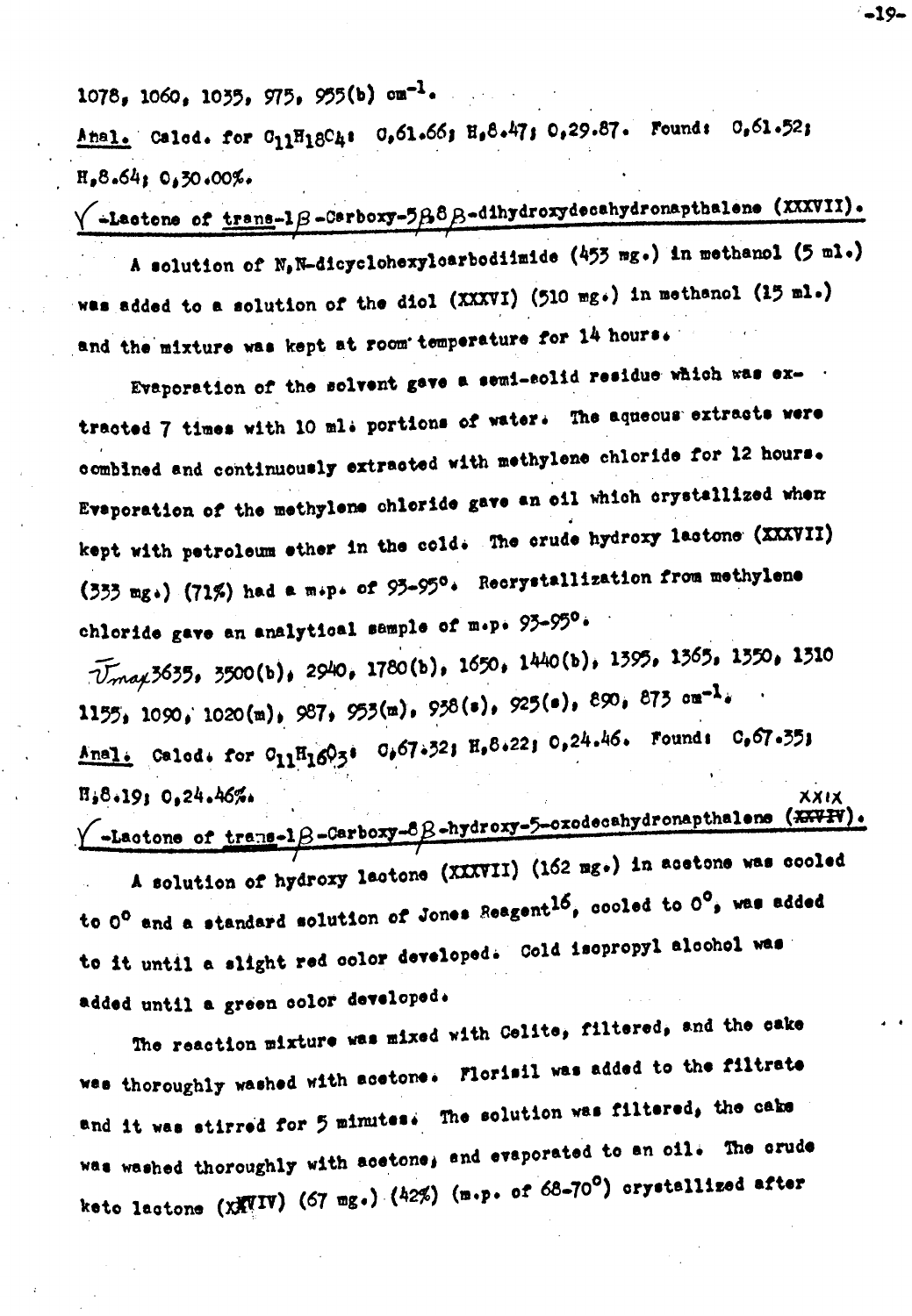two days in the cold when kept with petroleum ether.

Sublimation gave an analytical sample of m.p. 65.5-67°.  $\lambda_{\text{max}}$  289 m/l ( $\epsilon$ 24),  $\bar{U}_{\text{max}}$  2940, 1780, 1713, 1635(m), 1450(b), 1350, 1540(s), 1270(m), 1190, 1160, 1080, 1035, 1000, 970, 920 cm<sup>-1</sup>. Anal. Calcd. for  $C_{11}H_{14}O_3$ :  $C_968.02$ ;  $H_97.27$ ;  $O_924.71$ . Found:  $O_968.21$ ;  $R_27.6410.24.13%$ **XXXIX** 

## $\sqrt{\frac{-L}}$ actone of trens-1 $\beta$ -Carboxy-8 $\beta$ -hydroxy-5-oxodecahydronaphthalene (XXXVIV)

A solution of hydroxy lactons (XXXVII) (200 mg.) in acetons was cooled to 0° and a standard solution of Jones Reagent<sup>16</sup>, cooled to 0°, was added to it until a slight red color developed. Cold isopropyl alochol was added until a green color developed.

The reaction mixture was mixed with Colite, filtered, and the cake was thoroughly washed with acetons. Florisil was added to the filtrate and it was stirred for 5 minutes. The solution was filtered, the cake was washed thoroughly with acetons, and evaporated to an oil. The crude keto lactone (XXVIV) (120 mg.) (61%). (m.p. of 110-112<sup>0</sup>) crystallized when kept with petroleum ether in the cold.

Recrystallization from methylene chloride gave an analytical sample of m.p. 114-115°

 $\bigcap_{m \in \mathcal{X}} 291_{m/l} (\&22)$ ,  $\widetilde{U}_{m} \circ \mathcal{Y} 3019$ , 2938, 1780, 1716, 1442, 1418, 1362, 1343, 1269, 1125, 1158, 1080, 1036, 1000, 968, 918  $\sigma$ m<sup>-1</sup>. Anal. Calcd. for  $O_{11}H_{14}O_5$ :  $O_668.02$ ;  $H_97.27$ ;  $O_924.71$ . Found:  $O_668.51$ ;  $H_97.47; 0,24.14%.$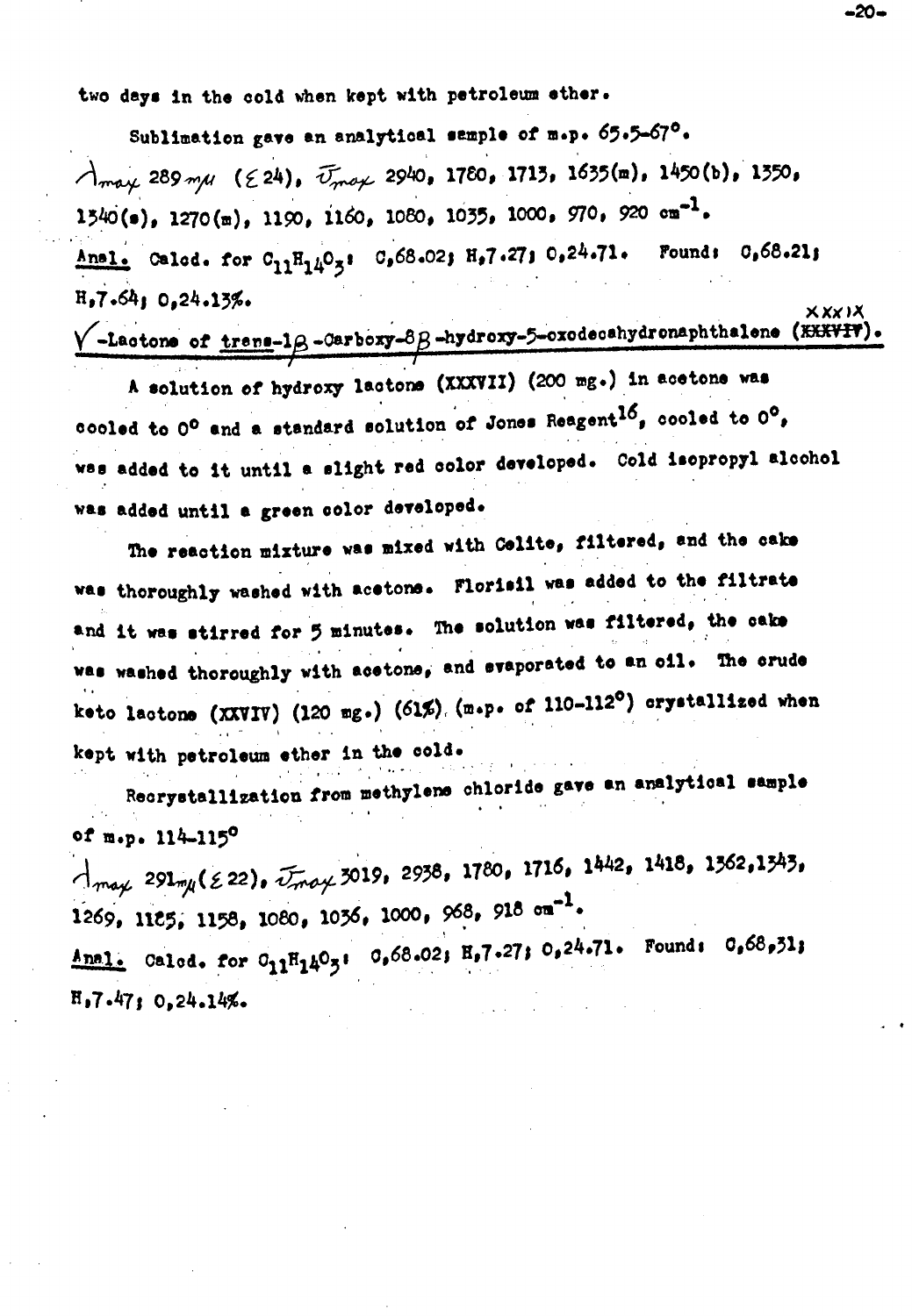#### SUMMRY

The synthesis of the cis-hydroxy keto acid (XXXV) from Woodwards adduct (XXIII) via (XXXI) was improved. The limited solubility of the dihydrocompound (XXXI) in the solvents commonly used in hydrogenation reactions was overcome by using  $t$ -butanol as the reaction solvent. It is suggested that the use of  $t$ -butanol as solvent in other catalytic hydrogenations should be investigated.

The trans-hydroxy keto acid (XXXIV) was obtained by either hydrolysis of the  $6$  -transannular lactone (XXXIII) or (better) by epimerization with base of the cis-hydroxy keto acid (XXXV). The melting point of this compound compared favorably to that reported by M. Protiva et el.18

The trans-hydroxy keto acid (XXXIV) was reduced by squeous sodium borohydride to the new diol (XXXVI). Some difficulty was experienced in lactonizing the diol (XXXV) but use of N, N-disyolohexylcarbodiimide gave the new  $\sqrt{-h$ ydroxy lactone (XXXVII).

The  $\sqrt{\phantom{a}}$ -hydroxy lactone (XXXVII) was oxidized with chromic oxide to give compounds on different coossions with different melting points. The analysis and infrared spectrum of each compound agrees with a structural assignment of a  $\sqrt{\phantom{a}}$ -keto lactone. However, the n.m.r. spectrum of the higher melting material was shown to be in good agreement with the structure (XXIX). This new compound will be used as a starting material for the synthesis of diterpenoid soids of the sbietic acid type.

The identity of the lower melting material has not been established.

-21-